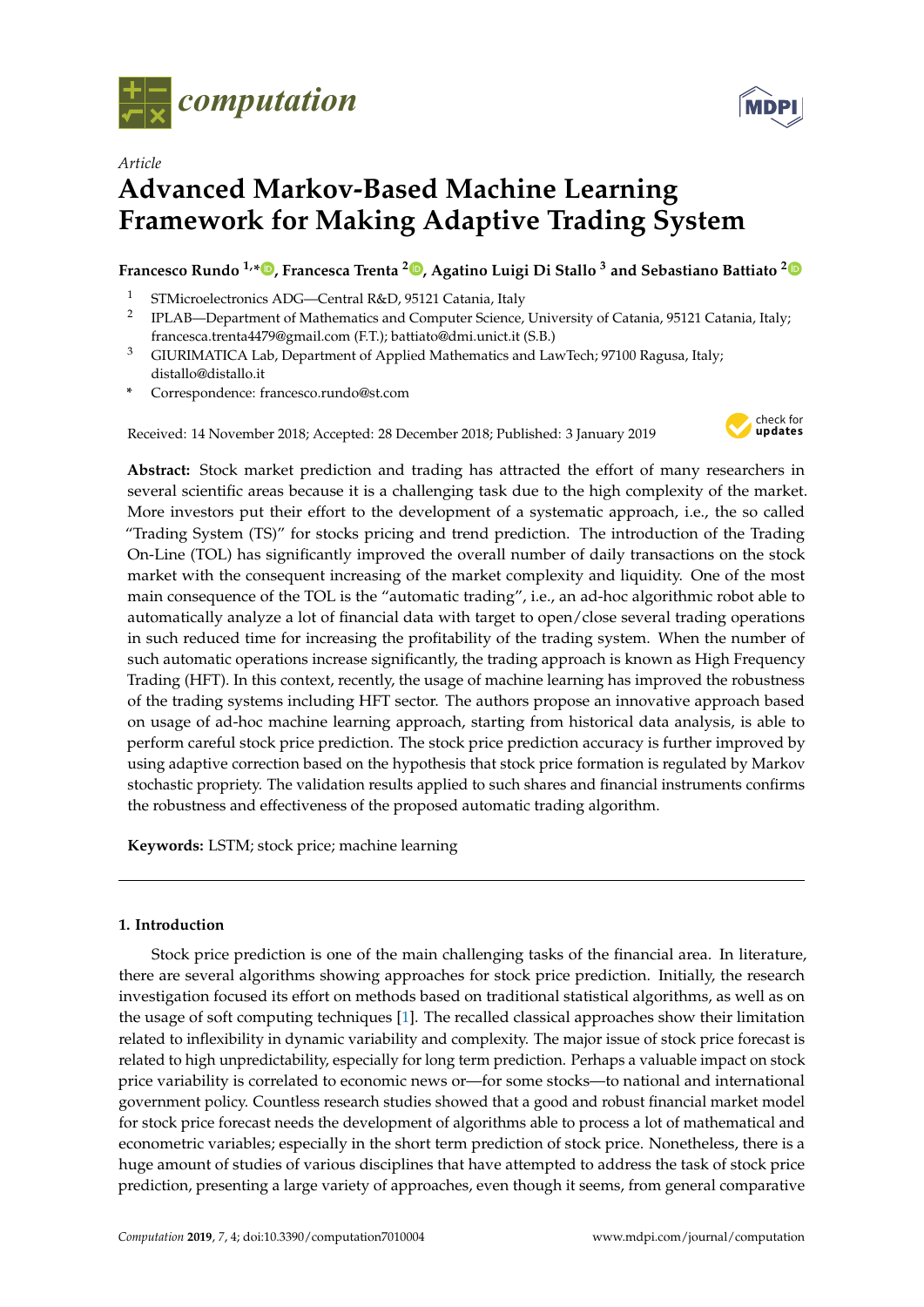results, that soft computing and more recent machine learning approaches exceed classical algorithms in terms of performance. In the next sections, we describe some of the developed algorithms for stock price prediction starting from classical ones based on regressive models, until the recent ones based on Machine learning modelling.

## *1.1. Stock Price Prediction Methods Prior Art: Classical Pipelines*

One of the first work about stock prediction is in Reference [\[2\]](#page-18-1) where the authors presented a buying and selling timing prediction system for stocks by using modular neural networks. Wang et al. in Reference [\[3\]](#page-18-2) presents a prediction system for stock market by utilizing a non-linear an Autoregressive Integrated Moving Average (ARIMA) model. The authors reached effective results in stock market prediction by using an Autocorrelation Function (ACF) to verify if a time series is stationary or non-stationary in order to remove non-stationary behavior. The authors implement an ARIMA-based recurrent network for stock market prediction. The experimental results confirmed that the proposed approach seems quite good even though the prediction accuracy can be improved by filtering stock price series in order to involve noise in it. In Reference [\[1\]](#page-18-0), the authors propose a Genetic Algorithms (GA) approach in order to predict a stock price index. They basically focus on feature discretization in order to reduce the complexity in feature space. The approach consists of the combination of a generic algorithm and together with an Artificial Neural Networks (ANN) hybrid system in order to optimize the connection weights between layers and the thresholds for feature discretization. Despite presenting some limitations, the approach seems very promising. One limitation is that the performance of the model varies according to the number of the elements in the hidden layers. Additionally, the weights and the thresholds must be determined accurately to avoid the ANN overfitting problem. Another approach, based on neural networks, uses ANN [\[4\]](#page-18-3). The authors exploit ANN in order to select the most significant factors that affect the daily direction of S&P 500 index. The results are promising even if it is difficult to determine the optimal network parameters and select significant features. All the described methods suffer from a limited ability to financial timeseries generalization of the used mathematical models. Significant improvements in addressing the aforementioned issue occurred with the adoption of modern Machine Learning techniques, as described in the next section.

## *1.2. Stock Price Prediction Methods Prior Art: Recent Machine and Deep Learning Pipelines*

In Reference [\[5\]](#page-18-4), the authors try to implement a Long Short-Term Memory (LSTM) model to predict stock value movement. Specifically, Nelson et al. implement a LSTM classification model in order to determine if the price of a particular stock will be higher or not than the current price in 15 min in the future. The results show that the model based on LSTM is more accurate than other machine learning models. A very interesting approach is described in Reference [\[6\]](#page-18-5): Zhang et al. used, successfully, the Elman Recurrent Neural Network for predicting the open price of such stocks. Specifically, the author described the Particle Swarm Optimization (PSO) algorithm for learning optimization of the Elman Recurrent Neural Network. The experimental results confirmed that the proposed approaches seems very promising, even though the prediction benchmark seems comparable to classical BP Neural Network algorithms [\[6\]](#page-18-5). Another survey about usage of Machine Learning for stock market prediction is reported in Reference [\[7\]](#page-18-6). The authors provide a detailed benchmark about usage of Support Vector Machine (SVM), Random Forest, K-Nearest Neighbor (KNN), Naive Bayes, and Softmax in stock prediction. The experimental results confirmed that Random Forest algorithm performs the best for large datasets, and Naïve Bayesian Classifier is the best for small datasets. The results also reveal that reduction in the number of technical indicators reduces the accuracies of each algorithm. Anyway, from careful analysis of the recalled prior-art, the authors identified a common baseline of almost of the Machine Learning algorithms: All methods perform a stock price prediction by using historical data, and in some cases, data coming from sentiment analysis [\[8\]](#page-18-7).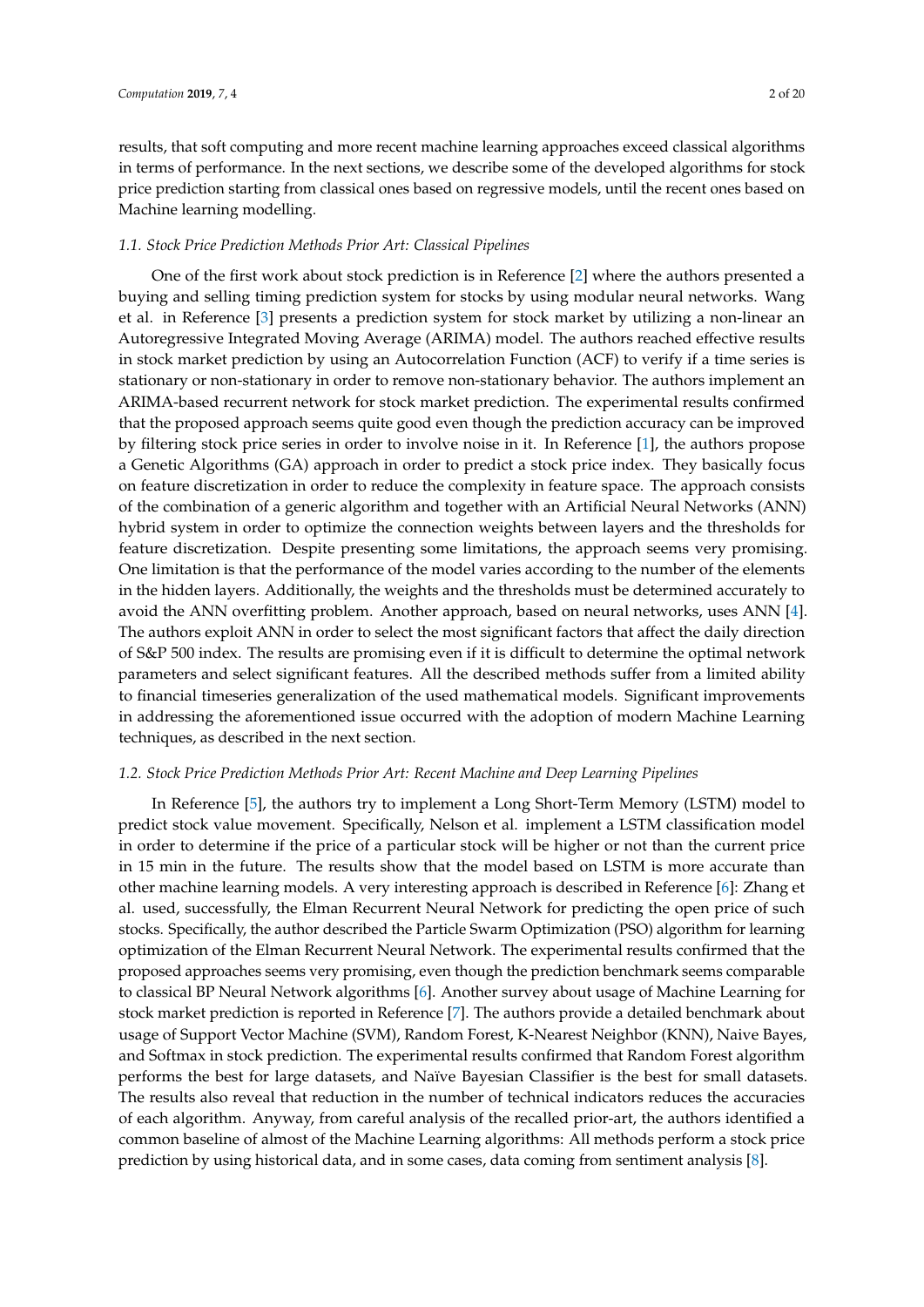### *1.3. The Proposed Stock Price Prediction Systems: Brief Overview of Underlying Algorithm*

The work herein described, goes in the direction drawn by the Machine Learning methods above detailed: We propose the usage of Long Short-Term Memory (LSTM) architecture [\[9\]](#page-18-8) for performing an adaptive profitable trading system for stock markets. The adoption of LSTM is correlated to a specific study we have performed about financial time series dynamics. Starting from that statistic analysis, we introduce some specific hypothesis on price formation dynamic. Basically, we assume that the stock price formation is influenced by previous price timeserie, i.e., price forecast of such stocks is affected by the previous trend of the same stock. In this regard, the LSTM have gained a lot of credit because of their peculiarity, which allows time series forecasting starting from the previous values of the series. The LSTMs are perfectly suited to this task as they are able to learn from past collected information included in the stock price dynamic making a prediction based on that data. In this context, the authors proposed a LSTM based algorithms for the prediction of stock close price in a daily timeframe. Moreover, taking into account the above statistic hypothesis, the authors have developed a further improvement of the LSTM stock price and trend prediction based on specific assumption that share price formation satisfies the Markov statistical hypothesis. In order to show the robustness of the proposed approach, we have tested the algorithm analyzing high volatile shares such as bank stocks considering, perhaps, the current unstable macro-economic dynamics. We collected about 18 years of historic bank stocks daily close price time series from October 2000 to October 2018, downloaded from Yahoo-finance website, details follow.

The aim of this paper is to forecast "close price" of such stocks across a given timeframe in order to elaborate ad-hoc trading algorithm based on that prediction. The remainder of the paper is structured as follows. In Section [2](#page-2-0) we introduce the forecasting problem and an overview of our strategy and a brief introduction about Long Short-Term Memory neural networks and their structure. We present, in Sections [3](#page-4-0) and [4,](#page-7-0) our proposed method and an introduction about referred Markov propriety. In Section [5,](#page-9-0) we show some experimental results about advantages and applications of our method. In Section [6,](#page-17-0) we present a short discussion about future work.

#### <span id="page-2-0"></span>**2. The Overall Framework**

#### *2.1. Stock Price Forecasting Problem*

Stock price forecasting can be defined as the prediction of current share price by using historical data of same stock as well as correlated ones such market indexes, similar stocks, etc. Many regression models are designed for explanatory purposes to understand the correlation between relevant economic factors. Classical Regression models are often used for quantitative shares dynamic forecasting. The desired target is to accurately predict the "future". A reliable forecasting algorithm will be able to identify risk factors, market indexes, and estimated rate of win/loss trades in investment decisions, as well as the impact of critical events such as default rates and so on [\[10,](#page-18-9)[11\]](#page-18-10). Specifically, the forecast of financial time series allows to understand stock market trend as it plays a key role on making investment decisions. Moreover, the forecast financial times-series allows for the identification of specific patterns useful to predict the best performing corporate shares or market indexes. Those evaluations make time series analysis and forecasting an important area of research. In this work, we propose a forecasting algorithm for stock price and trend prediction as well as a correlated trading system based on those predictions. As recalled previously, a robust prediction system should be able to forecast the current market trend so that we have implemented two pipelines of LSTMs: One for global trend prediction and other for stock close price forecast.

# *2.2. Mathematical Background of LSTM*

The LSTM is a particular type of Recurrent Neural Network (RNN) with effective performance in regression problem such as forecasting time series. LSTM mode description is carefully detailed in Reference [\[9\]](#page-18-8). LSTMs represent a considerable improvement of the classic RNN model because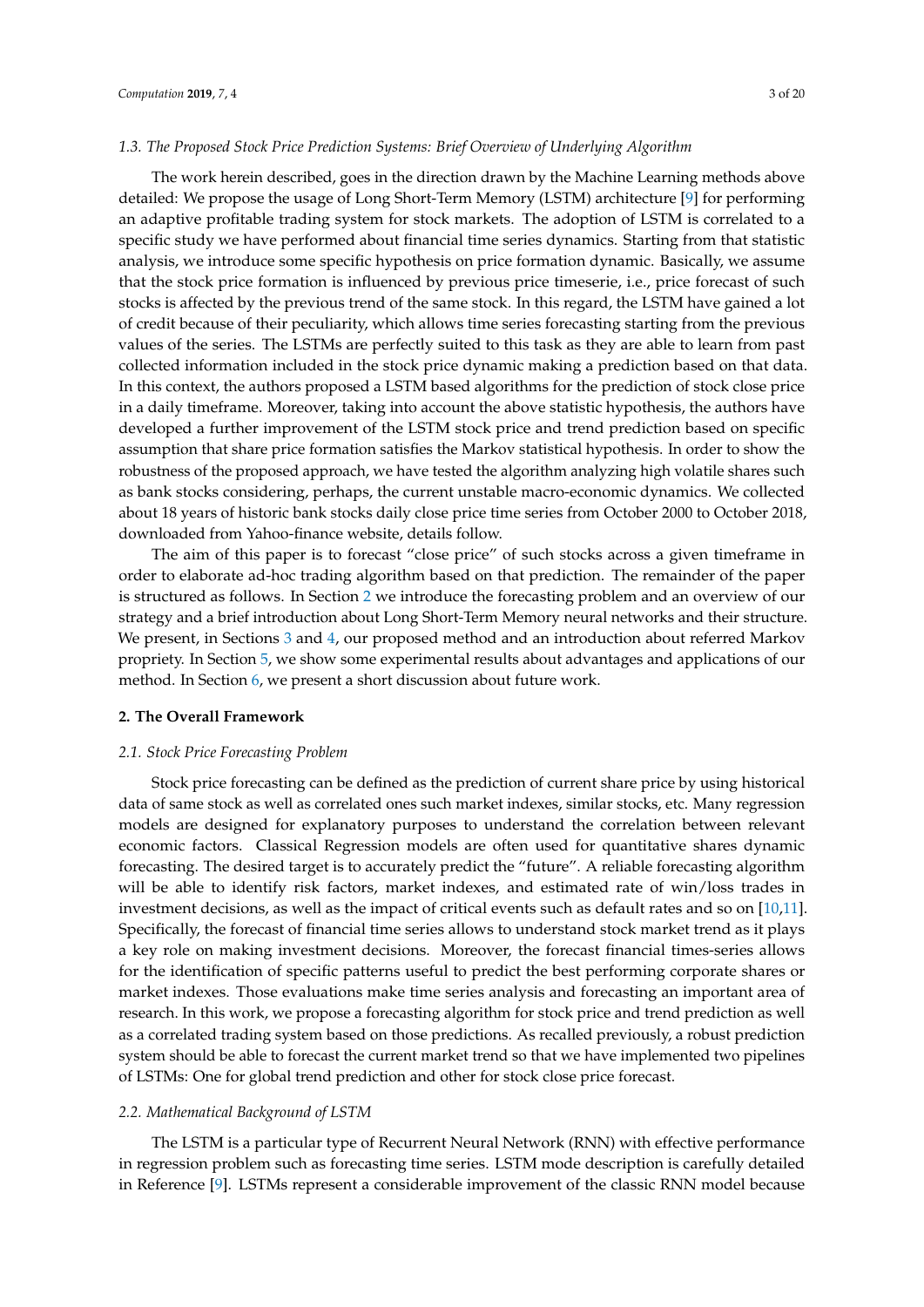they are able to evaluate the hidden nonlinear correlations between and within input data that has led to increasing the performance of the time-series prediction algorithm. A classical LSTM main unit is composed of a cell and an input/output/forget gate. The cell is able to store (recall) values over arbitrary time intervals, while the above gates are able to manage the input/output data flow of the cell. The diagram of a typical structure of a LSTM cell as well as related equation model is reported in<br>Figure 1. Figure [1.](#page-3-0) in Figure 1. are the above gates while the above gates are above gates and the state the state of the input of the input data flow of the input data flow of the input data flow of the input data flow of the input data flow of the input

<span id="page-3-0"></span>

**Figure 1.** Long Short-Term Memory (LSTM) model. **Figure 1.** Long Short-Term Memory (LSTM) model. **Figure 1.** Long Short-Term Memory (LSTM) model.

<span id="page-3-1"></span>More details is shown in Figure [2](#page-3-1) I where a prototype of LSTM cell is shown.



**Figure 2.** Prototype LSTM cell. **Figure 2.** Prototype LSTM cell.

Basically, the input of LSTM is a vector that represents the old memory and it passes through the forget layer that decides what information it can throw away from the cell state. According to this, the "forget gate layer" verifies the value of each number present in cell  $C_{t-1}$ , where '1' represents information to keep, while '0' represents information to forget (1).

$$
f_t \sigma \Big(W_f \cdot [h_{t-1}, \, x_t] + b_f\Big),\tag{1}
$$

Then, we decide what new information we're going to store in the cell state using Equations (2) and (3) in order to merge the new and the old memory, where  $\tilde{C}_t$  is the value that can be added to the cell states and  $i_t$  identifies the activation values of the input gates.

$$
i_t = \sigma(W_i \cdot [h_{t-1}, x_t] + b_i), \tag{2}
$$

$$
\widetilde{C}_t = \tanh(W_C \cdot [h_{t-1}, \, x_t] + b_C), \tag{3}
$$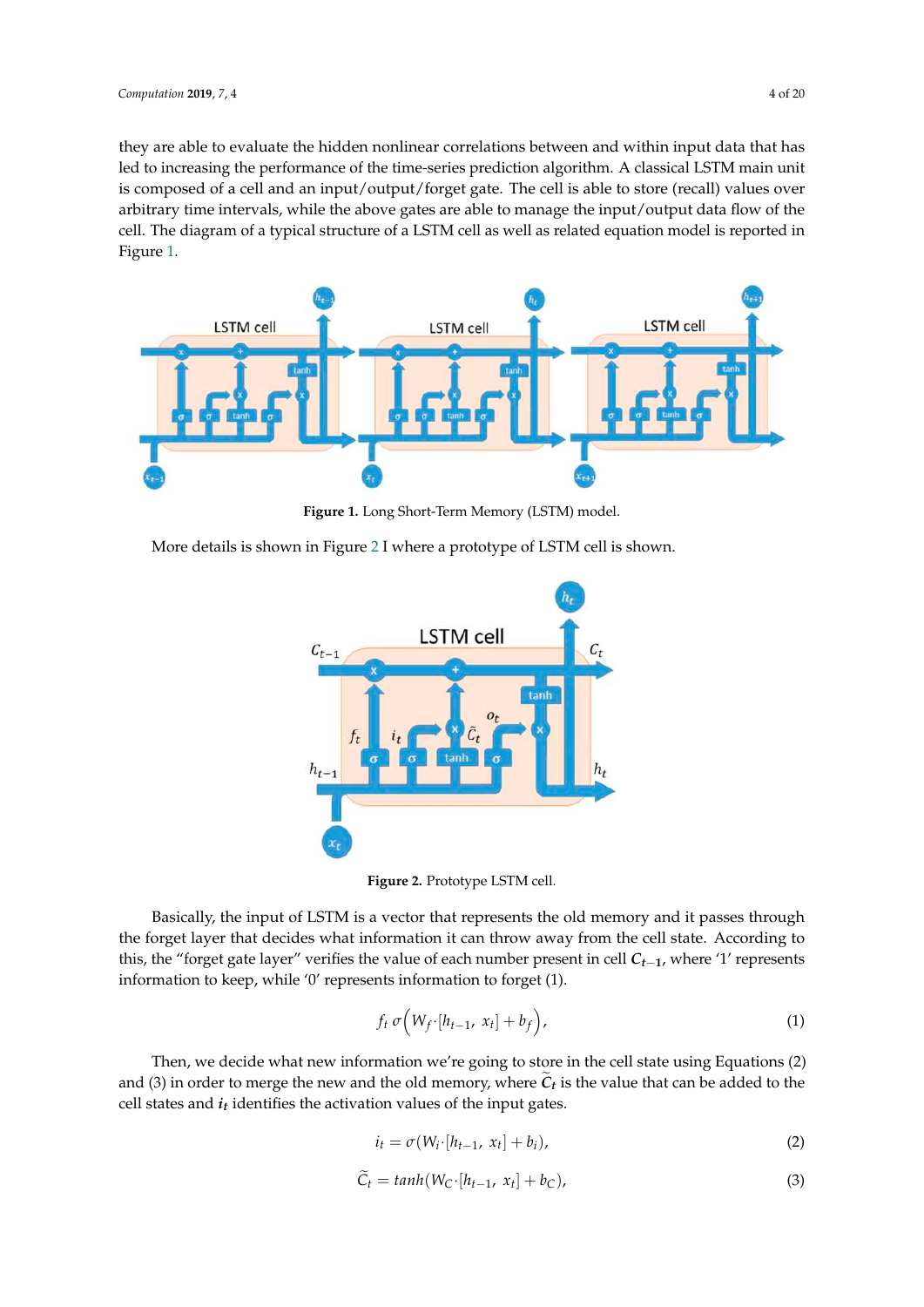The next step updates the old cell state *Ct*−**<sup>1</sup>** into the new cell state, called *C<sup>t</sup>* , as reported by Equation (4).

$$
C_t = f_t * C_{t-1} + i_t * \widetilde{C}_t,
$$
\n<sup>(4)</sup>

Finally, we generate the LSTM output by merging the previous output, the input and the bias vector according to the following Equations (5) and (6).

$$
o_t = \sigma(W_o \cdot [h_{t-1}, x_t] + b_o), \tag{5}
$$

$$
h_t = o_t * \tanh(C_t), \tag{6}
$$

where:

- *W<sup>f</sup>* , *W<sup>i</sup>* , *WC*, *W<sup>o</sup>* represent the LSTM weights
- *b<sub>f</sub>*, *b<sub>i</sub>*, *b<sub>C</sub>*, *b<sub>o</sub>* are the bias
- $C_t$  is the cell state
- $\sigma$  is the sigmoid function

Several research papers [\[12\]](#page-18-11) confirmed that LSTM networks are well-suited for classifying, analyzing and—as in this case—making time series forecasting as their mathematical model was developed to deal with the exploding and vanishing gradient problems usually raised in the classical RNNs architecture. For instance, one of the most recent work about LSTM-CNN based system for classification is in Reference [\[13\]](#page-19-0). The authors present an interesting approach to improve classification task, in particular, their method consists in reducing the execution time by 30%–42%. Thus, they prove the effectiveness of LSTM neural network and their important contribution for specific tasks. Now, after LSTM model introduction, we are ready to describe the proposed forecasting algorithm and related trading system. Afterwards, we report several scenarios in which the proposed approach shows high predictability and profitability.

#### <span id="page-4-0"></span>**3. The LSTMs Forecasting Framework: Description**

Our prediction framework is composed by two LSTM networks: One for trend prediction and another one for stock close price time-series regression. The first implemented LSTM network is used for stock trend forecast: it is basically composed of an input layer in which we fed one stock close price value at once; an hidden layer of 400 neurons and finally a fully connected output layer (one neuron). The second LSTMs layer shows the same structure, but some configuration parameters and training updates are different because it will be used for stock close price prediction. To validate the method, we decided to select historical data (Daily timeframe) about bank stocks (e.g., Unicredit [UCG.MI], Monte dei Paschi di Siena [MPS.MI], Intesa San Paolo [ISP.MI], and Credito Valtellinese [CVAL.MI], etc.), as well as a corporate share i.e., Enel [ENEL.MI], all listed in the Milano Stock Exchange Market. All daily data have been downloaded from Yahoo Finance website [\[14\]](#page-19-1). The historical data have been collected from October 2000 to October 2018 and each entry is referred to daily timeframe. Specifically, we collected for each share: Daily Open/Close/High/Low prices even though we validate our system only for Close prediction. All collected financial values have been arranged as part of training set and part as validation set. All values were normalized in the range  $(-1,$ 1), with classical MinMaxScaler algorithm. In Figure [3](#page-5-0) we show an instance of the stock included in the arranged dataset (Unicredit) in which the blue-colored part of the share timeserie represents the data we collected as training set, while the remaining ones (red-colored) is used as a test and validation set of the proposed approach. In more detail, in order to perform a valid and robust training session, we considered about 12 years of the 18 collected that denotes about 2900 input data (highlighted by green rectangle), as per previous description. The remaining six years (about 1600 data) are used as the validation set of the proposed pipeline.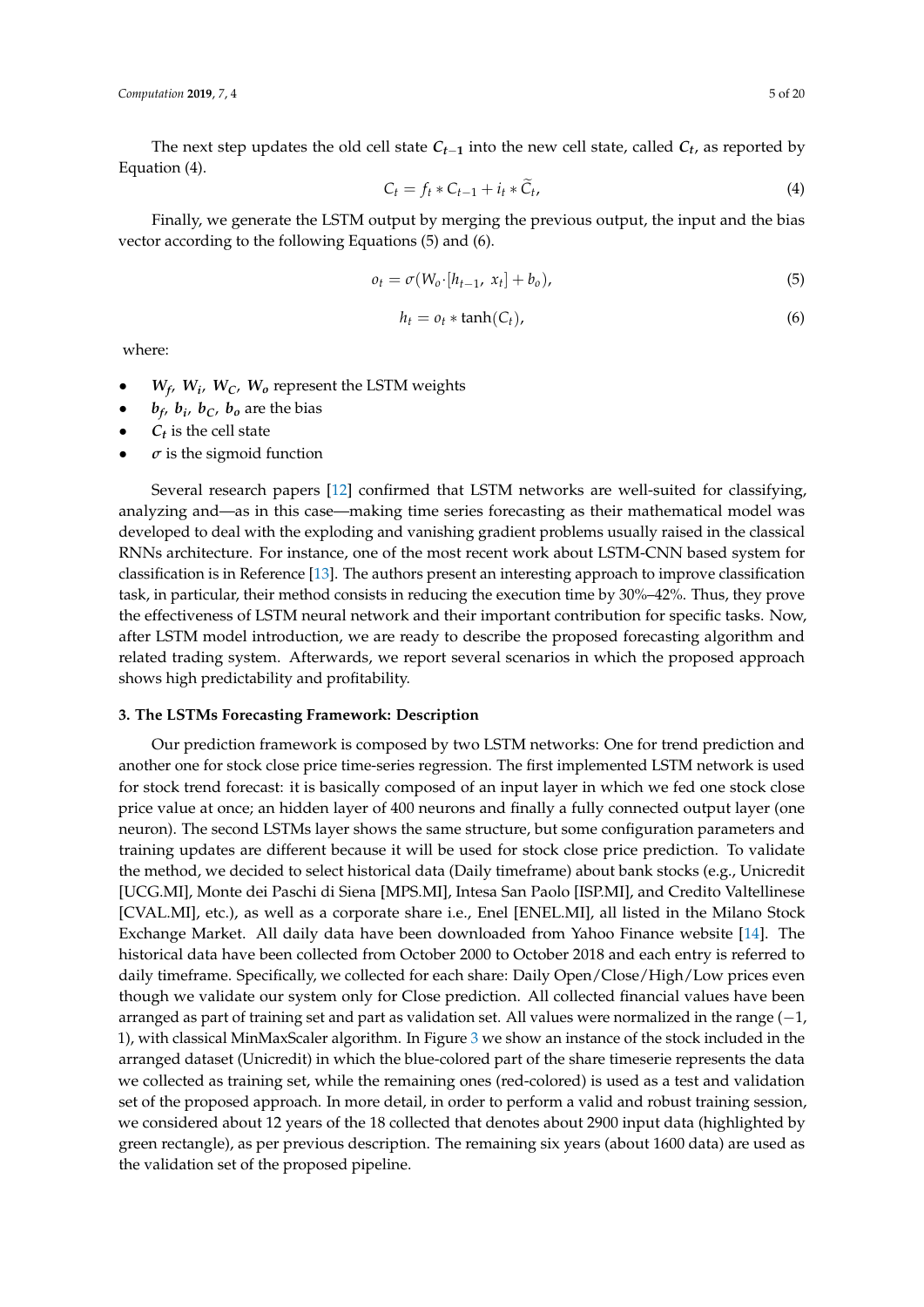<span id="page-5-0"></span>

**Figure 3.** UCG.MI training and validation set. **Figure 3.** UCG.MI training and validation set. **Figure 3.** UCG.MI training and validation set.

In Figure [4,](#page-5-1) the authors report an overall representation of the proposed pipeline (the part devoted to the stock trend and price prediction) in order to show the processing flow we have designed to reach the desired targets: An efficient stock price and trend prediction algorithm.

<span id="page-5-1"></span>

**Figure 4.** Overall scheme for the proposed stock trend/price prediction pipeline. **Figure 4.** Overall scheme for the proposed stock trend/price prediction pipeline.

**Figure 4.** Overall scheme for the proposed stock trend/price prediction pipeline. components: A data pre-processing block followed by the two pipeline LSTM framework (in which one pipeline for Trend prediction and another one for stock price prediction). The first block (data pre-processing) is able to normalize input stock price timeserie data, as well as to split input data between training and validation, as above described. The so processed data are fed into LSTM framework in which it will be properly processed in order to provide an estimation of the mid-long term trend (LSTM Trend direction prediction), as well as of the stock prices (LSTM Prediction from real data). About this latest block, the proposed stock close price prediction system is based on the usage of LSTM together with mathematical price correction approach based on the usage of the so-called Markov statistical model. We introduce now a brief overview of the Markov model theory needed to understand the proposed enhanced of the LSTM prediction system. As reported in Reference [\[15\]](#page-19-2), the Markov Model based approaches for financial time-series forecasting shows promising results. In Keference  $[15]$ , for instance, the authors described a predicting method based on usage of Hidden Markov Model in order to improve the accuracy and a comparison of the existing techniques based The proposed stock trend and price prediction pipeline is then composed by the following The proposed stock trend and price prediction pipeline is then composed by the following the Markov Model based approaches for financial time-series forecasting shows promising results. In Reference [\[15\]](#page-19-2), for instance, the authors described a predicting method based on usage of Hidden on usage of  $M$  is the markov model in order to improve the accuracy  $\mu$  and  $\mu$  and  $\mu$  and a comparison of the accuracy  $\mu$ Markov Model in order to improve the accuracy and a comparison of the existing techniques based<br>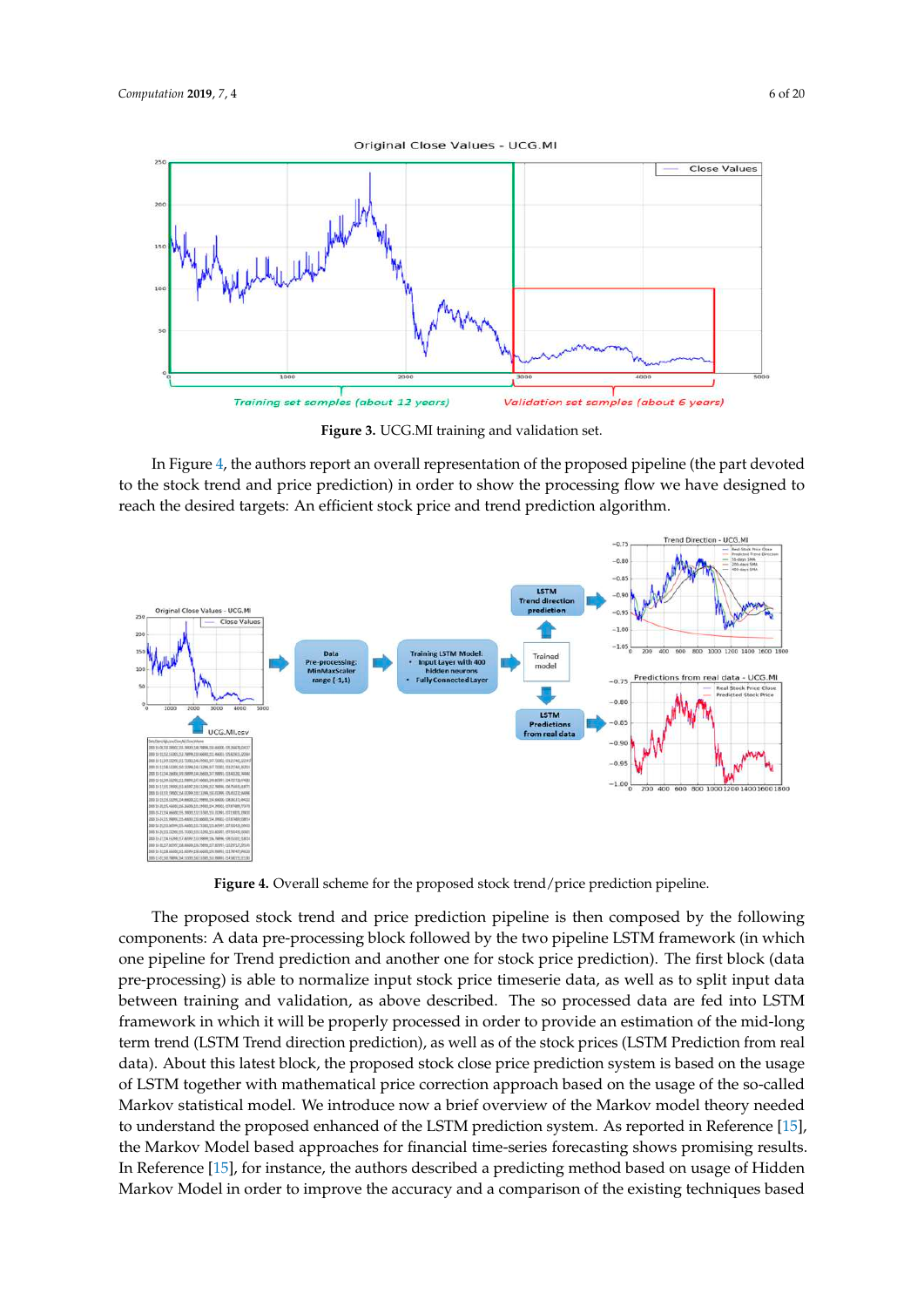on Machine and Deep learning. As is well known, a stochastic process can be defined as "Markov Process" if the underlying dynamic satisfies the Markov propriety, i.e., the probability of an event—in a well defined sequence—depends only on the state attained in the previous event. Formerly, in the discrete-time domain, if we consider a random variable *X* with Markov propriety with a related probabilistic sequence  $X_n$ , we have:

$$
P(X_{n+1}=x_{n+1}|X_1=x_1, X_2=x_2 \ldots \ldots X_k=x_k \ldots \ldots, X_n=x_n)=P(X_{n+1}=x_{n+1}|X_n=x_n), \quad (7)
$$

$$
P(X_1 = x_1, X_2 = x_2, \dots, X_k = x_k, \dots, X_n = x_n) > 0,
$$
\n(8)

The financial research area confirmed the fundamental role of probability theory and stochastic analysis in the share price formation. As reported in Reference [\[15\]](#page-19-2), in the context of stochastic analysis the Markov theory (Markov Chain, Hidden Markov Mode, Markov propriety, etc.) shows very promising results in addressing financial time series forecasting problem. More in detail, a very effective Markov based approach for addressing financial data processing issues is the assumption that price formation satisfies Markov propriety. Specifically applied in the proposed approach, the authors perform a further processing of that assumption: We assume that if the price value at specific time *y t*+1 depends of previous stock price value only *y t* , the related prediction error *e <sup>t</sup>*+1 keeps same statistics, i.e., it satisfies Markov propriety so that the current stock price prediction error *e <sup>t</sup>*+1 is correlated to previous ones *e <sup>t</sup>* only. We have applied this assumption to our prediction model based on LSTMs, as described in what follows. Formerly, we consider stock close price prediction made by the second LSTM pipeline, as pointed out in Figure [4.](#page-5-1)

$$
y^t = f_{LSTM}\left(y_{lstm}^{t-1}\right),\tag{9}
$$

In Equation (9), we have indicated  $y_{lstm}^{t-1}$  as the stock close price at previous time *t* – 1, while  $f_{LSTM}$ represents the second LSTM prediction functional model, and then, *y t* represents the forecasted stock close price. In our theory framework, we define *Y* as the random variable describing the stock price formation under the implicit hypothesis that stock price formation satisfies Markov propriety, i.e., under the following mathematical correlation:

$$
P(Y_t = y^t | Y_1 = y^1, Y_2 = y^2 \dots, Y_{t-1} = y^{t-1}) = P(Y_t = y^t | Y_{t-1} = y^{t-1}),
$$
\n(10)

According to Equation (10), we have similarly supposed that the error prediction dynamic satisfies the same Markov propriety. Formerly, if we consider E as the random variable describing the prediction error evolution, the same correlation reported in Equation (9) is satisfied:

$$
P(E_t = e^t \mid E_1 = e^1, E_2 = e^2 \dots, E_{t-1} = e^{t-1}) = P(E_t = e^t \mid E_{t-1} = e^{t-1}),
$$
\n(11)

Equation (11) means, in few words, that under the adopted hypothesis (stock price prediction error dynamic satisfies the Markov propriety) we have the great advantage to use the previous prediction error  $e^t$  to correct the current stock price forecasting process. Therefore, according to this clear consequence, we proceed correcting the stock close price prediction performed by our LSTM system *y <sup>t</sup>* as per Equation (9) with a part of previous stock close price prediction error, as reported below:

$$
y^{t} = f_{LSTM}\left(y_{lstm}^{t-1}\right) + p \cdot e^{t-1} = f_{LSTM}\left(y_{lstm}^{t-1}\right) + p \cdot \left(y_{real}^{t-1} - y_{lstm}^{t-1}\right)
$$
(12)

where, with the parameter  $p$ , we have defined a learning adaptive factor heuristically determined (we have configured  $p = 0.5$  for this work), while we have defined  $y_{real}^{t-1}$  as the real stock close price, and with  $y_{lstm}^{t-1}$ , the predicted ones by second LSTM pipeline (see Equation (9)). Consequently, after an appropriate training session, this part of the proposed pipeline, will be used as stock close price forward predictor. Specifically, during market evolution we select a stock and then use collected actual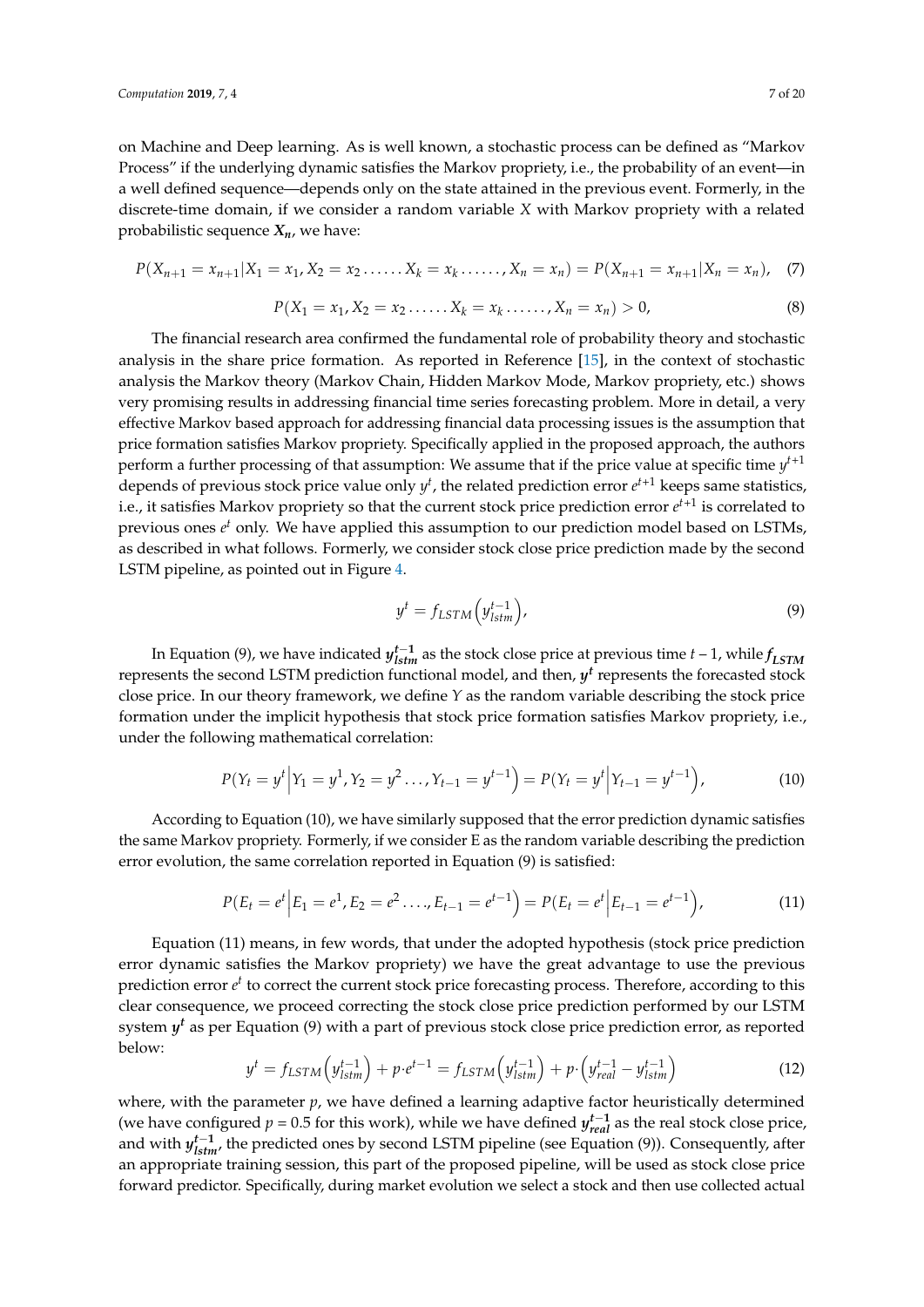stock close price value at time *t* for forecasting the same share close price at time *t* + 1. By means of the made assumption, that price formation satisfies Markov propriety, the so obtained prediction (made by the second LSTM) will be furtherly corrected by means of the previous prediction error, as per Equation (12). Meanwhile, the first LSTM pipeline performs mid-long term trend forecast. Considering that we collect stock market prices at real time (according to adopted timeframe) we have decide to improve LSTM predictability to update the second LSTM pipeline with already collected real stock close prices. In this way, we improve the prediction accuracy of the second LSTM pipeline because we update the internal representation of the stock timeserie (acquired during the training session) with real-time data being collected. Afterwards, considering that we have predicted the mid-long stock real-time data being collected. Afterwards, considering that we have predicted the mid-long stock trend as well as the next stock close price, we are ready to decide what type of financial operation to be<br>that we have predicted the next stock close price, we are ready to decide what type of financial operation to b performed. For this reason, the so predicted stock prices (from second LSTM) as well as the predicted trend information (first LSTM) will be fed into the Trading System Algorithm block to make a decision about the trade to be done (LONG vs SHORT vs Null Operation) as well as to estimate related trade parameters such as Take Profit (pre-defined amount of profit for the related trade), Stop Loss (max accepted loss for the analyzed trade), and so on. In Figure  $5$ , an overall scheme of the whole proposed financial pipeline is reported.  $\overline{\phantom{a}}$ a time data being concercies inter that of considering that we have prediced the line long second

<span id="page-7-1"></span>

**Figure 5.** Overall scheme of the whole proposed financial pipeline. **Figure 5.** Overall scheme of the whole proposed financial pipeline.

The pipeline described in Figur[e 5](#page-7-1) is a clear graphical representation of the algorithm described The pipeline described in Figure 5 is a clear graphical representation of the algorithm described till now, i.e., the two LSTM pipelines for mid-long term trend prediction (Self Predictions LSTM as till now, i.e., the two LSTM pipelines for mid-long term trend prediction (Self Predictions LSTM as the the deep neural network performs mid-long term trend prediction by recurrent learning of stock deep neural network performs mid-long term trend prediction by recurrent learning of stock price timeserie without update with real data being collected) and stock close price predictions (Predictions from real data as this second LSTM—as said above—will perform a real-time update of each internal representation by using real stock prices data being collected during market session) and the new block named "Trading System Algorithm" block, which will be better described in the next section.

#### <span id="page-7-0"></span>**4. The Trading System Algorithm Block**

In this section, we describe the latest block of the proposed pipeline reported in Figure [5.](#page-7-1) In the following Figure [6,](#page-8-0) the functional pipeline embedded in the trading system block is shown.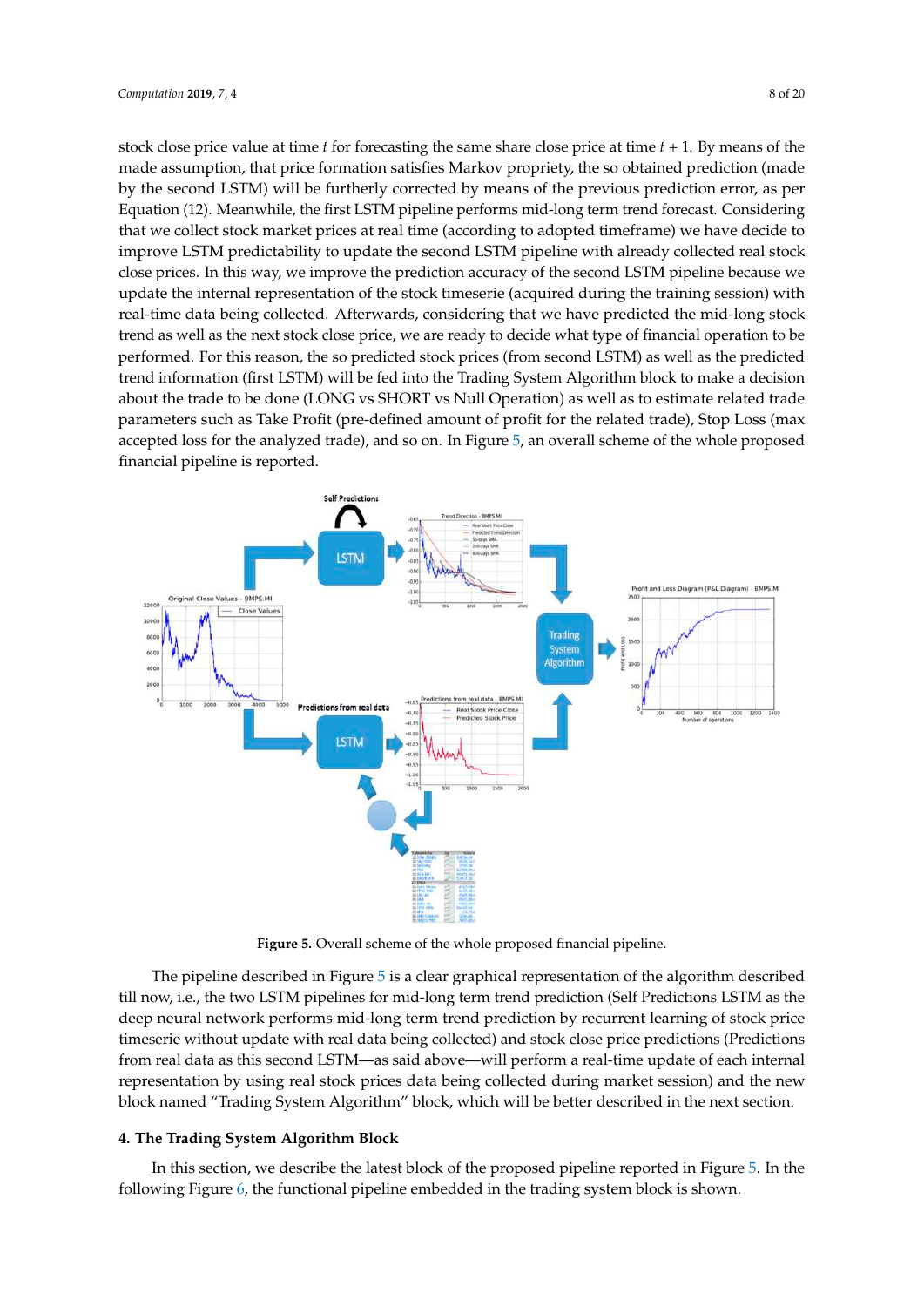<span id="page-8-0"></span>

**Figure 6.** Trading System Pipeline. **Figure 6.** Trading System Pipeline.

The first target of this block is the analysis of the mid-long term trend prediction made by the The first target of this block is the analysis of the mid-long term trend prediction made by the first LSTM. This analysis based on mathematical check of the LSTM output (simple derivative first LSTM. This analysis based on mathematical check of the LSTM output (simple derivative analysis based on the first LSTM output curve in order to understand if this curve shows growing or decreasing dynamic) will be able to provide the type of operation to be performed: LONG (buy the stock as we suppose the price will grow in the future) or SHORT (i.e., short selling as we sell the stock because we suppose the price will decrease in the future). Now, to confirm the decided LONG or SHORT operation, we proceed evaluating if the value of the predicted stock close price (by second LSTM pipeline plus Markov correction) is greater (or not) than the actual stock open price being collected from real markets. This comparison is crucial to confirm, or not, the defined operation, as previously described. Basically, we performed a LONG operation if and only if the first LSTM suggests LONG mid-long trend and the predicted stock close price is greater than the actual collected open price otherwise, the system performs a SHORT trade. The reason of the above algorithm is very simple to understand: We have a .<br>confirmation of a LONG operation if predicted stock close price is greater than the stock open price, which basically means that we suppose the stock dynamic currently pricing as per open price will experiences discussing assume that the every predicted close price as equivalence currently predicted  $\alpha$  is greater than the open ones. Same reasoning but in the grow in the future, as the predicted close price is greate price is greater than the operation of the operation of the operation of the operation of SHORT operation. opposite sense, for SHORT operation. If there is a mismatch between the LSTM estimated mid-long term trend and close to open price comparison, the proposed trading system does not perform any  $\frac{1}{\sqrt{2}}$ operation (Null Operation). This decision will be done by the "Decision System" block of the pipeline the sing reported in Figure [6.](#page-8-0) Finally, in case of market operation (LONG or SHORT), the proposed pipeline computes the Take Profit  $(T/P)$ , i.e., the amount of money you intend to gain in the opened trade. This estimation will be made in the "T/P Estimation" block. We estimate the T/P by specifying the amount of gain at which values of the system will close the trade. In order to estimate the Take Profit of the performed trade, we set the following variables:

- **CRV** (Investment Amount): Total amount of invested money for buying or short selling the **CRV** (Investment Amount): Total amount of invested money for buying or short selling the analyzed stocks. analyzed stocks.
- **Ns** (stock numbers): Number of shares. It is obtained by means of the following formula in **N<sup>s</sup>** (stock numbers): Number of shares. It is obtained by means of the following formula in which which we have indicated, with **yopen**, the actual stock open price (13): we have indicated, with **yopen**, the actual stock open price (13):

$$
N_s = round\left(\frac{CRV}{y_{open}}\right),\tag{13}
$$

• C<sub>s</sub> (trade commissions): applied commissions requested by the broker or bank engaged for executing/managing requested trades. It is often defined as a percentage of the CRV. In our experiments we supposed a classical value of 0.19% to be applied to CRV both during the opening<br>expliting the classical of the manual of the de and the closing of the requested trade.

After above steps, we compute the related take profit (TP) of the requested trade at time  $(t)$ ,  $\mathcal{L} = \{ \ldots, \mathcal{L} \}$  $\mathbf{B} = \mathbf{B} \mathbf{B} + \mathbf{B} \mathbf{B} + \mathbf{B} \mathbf{B} + \mathbf{B} \mathbf{B} + \mathbf{B} \mathbf{B} + \mathbf{B} \mathbf{B} + \mathbf{B} \mathbf{B} + \mathbf{B} \mathbf{B} + \mathbf{B} \mathbf{B} + \mathbf{B} \mathbf{B} + \mathbf{B} \mathbf{B} + \mathbf{B} \mathbf{B} + \mathbf{B} \mathbf{B} + \mathbf{B} \mathbf{B} + \mathbf{B} \mathbf{B} + \mathbf{B} \mathbf{B} + \mathbf{B$ by using the following equation set (14):

$$
TP = \left(\theta \cdot \left| y_{close-predicted}^t - y_{open-real}^t \right| \cdot N_s \right) \tag{14}
$$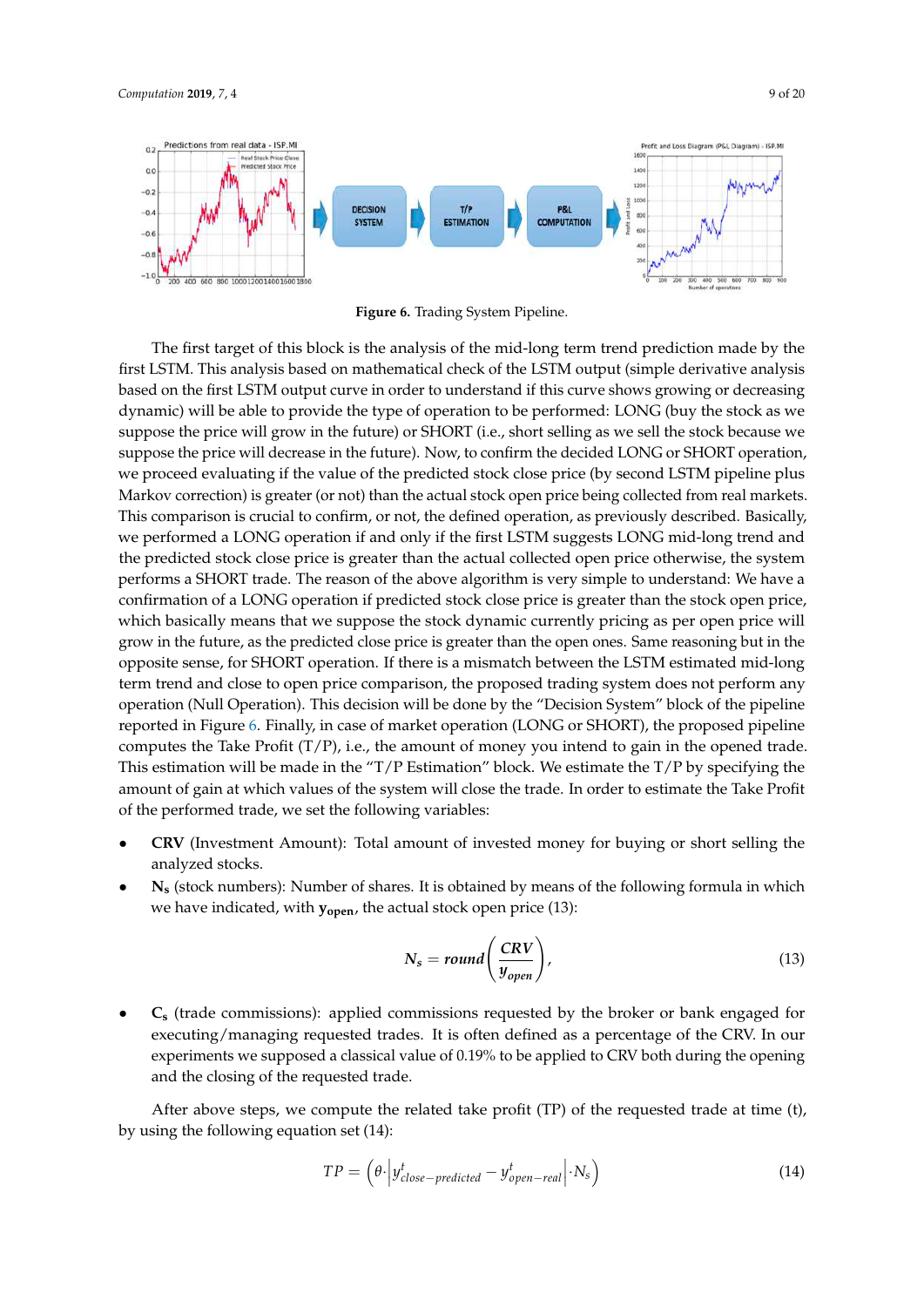$$
TP_{net} = \left(\theta \cdot \left| y_{close-predicted}^t - y_{open-real}^t \right| \cdot N_s \right) - 2C_s \tag{15}
$$

where  $\theta$  is heuristic parameter to manage the level of profit, we defined as 0.5 in our experiments. Clearly, in (15) we report the net profit of the trade according to the broker applied commissions. After above evaluation, if all described constraints are satisfied, the proposed algorithm decides to open the trade and then to perform monitoring of the current stock price dynamic. The "P/L Computation" block is in charge to perform a time-by-time real-time Profit and Loss monitoring of the opened trade proceeding with an operation closure if the estimated take profit (TP) is reached. In case the TP is not reached, the proposed trading system performs an automatic closing of the opened trade ad the last available stock close price taking into account the related stock exchange market (in our experiment we have referred to Milan Stock Exchange Market, which close at 17.15 p.m. CET time). The above trading algorithm may be applied to any stocks or markets as well as to any timeframe. Our experiments, reported in the following section, have been conducted by selecting some stocks exchanged in the Milan Stock Exchange Market with Daily timeframe.

## <span id="page-9-0"></span>**5. Experimental Results**

In our experiments, to implement the described LSTMs framework we used Keras framework [\[16\]](#page-19-3). Keras is a high-level neural networks software framework running on top of Google's Tensorflow API framework [\[17\]](#page-19-4). Moreover, we decided to use Python library for implementing LSTM model. The experiments were executed on a PC Intel i5 quad-core with 16 Gb of RAM and 1 Tb of storage. Several experiments were carried out in order to predict the trend direction of each stock. In the following figures we report several benchmark visual comparisons of the proposed system. In each figure, we report the stock timeserie, in the analyzed period, with such analytic financial indicators (better described in the following paragraphs), as well as with first LSTM mid-long term trend prediction.

In Figures [7](#page-10-0)[–11](#page-12-0) the authors report, for each diagram, the real stock trend (blue time-serie) with the predicted trend-line (red curve). For the sake of comparison, we reported such common mathematical heuristic financial indicator such as the Simple Moving Average (SMA) over different periods in order to perform a correct discrimination of the medium and long-term stock trend. As is well known, prediction of the stock price trend, especially mid-long term trend prediction, is a great challenge as per the complexity of that market usually affected by chaotic and unpredictable dynamics. For the reasons previously described, a zero-fault pipeline that is able to predict stock trend is very difficult to obtain. In that field, the proposed approach shows promising results even though there is, of course, a great amount of work to be done for improving the obtained performance in trend prediction. In our experiments, we have noted that for such stock the mid-long term trend prediction seems accurate (see Figures [8](#page-10-1) and [9\)](#page-11-0), while the remaining ones (Figure [7,](#page-10-0) Figure [10,](#page-11-1) and Figure [11\)](#page-12-0) shows a real trend not very compliant with the predicted ones likely due to such financial complex dynamic and market information not yet included in the LSTM learning, which is basically based to price movement dynamic only. Anyway, the trading system we have described in Section [4,](#page-7-0) is able to compensate the above displacements in trend prediction, as confirmed by the good results we report in the following figures. As described in the previous Figure [5,](#page-7-1) the proposed pipeline includes another LSTM based block for stock price prediction. In the next Figures [12–](#page-12-1)[17,](#page-14-0) we report experimental results we obtained on forecasting analyzed stocks time series (close price) by means of second LSTM layer with prediction price correction based on the assumption of that share price formation satisfies Markov propriety. In order to show the advantages of the proposed Markov-based price prediction correction with respect to classical LSTM based prediction system, in Figures [13](#page-12-2) and [15](#page-13-0) the authors show the same stock price prediction reported in Figures [12](#page-12-1) and [14,](#page-13-1) respectively, but without the described Markov-based correction. Moreover, we report such benchmark comparisons for showing the robustness and effectiveness of the proposed prediction pipeline.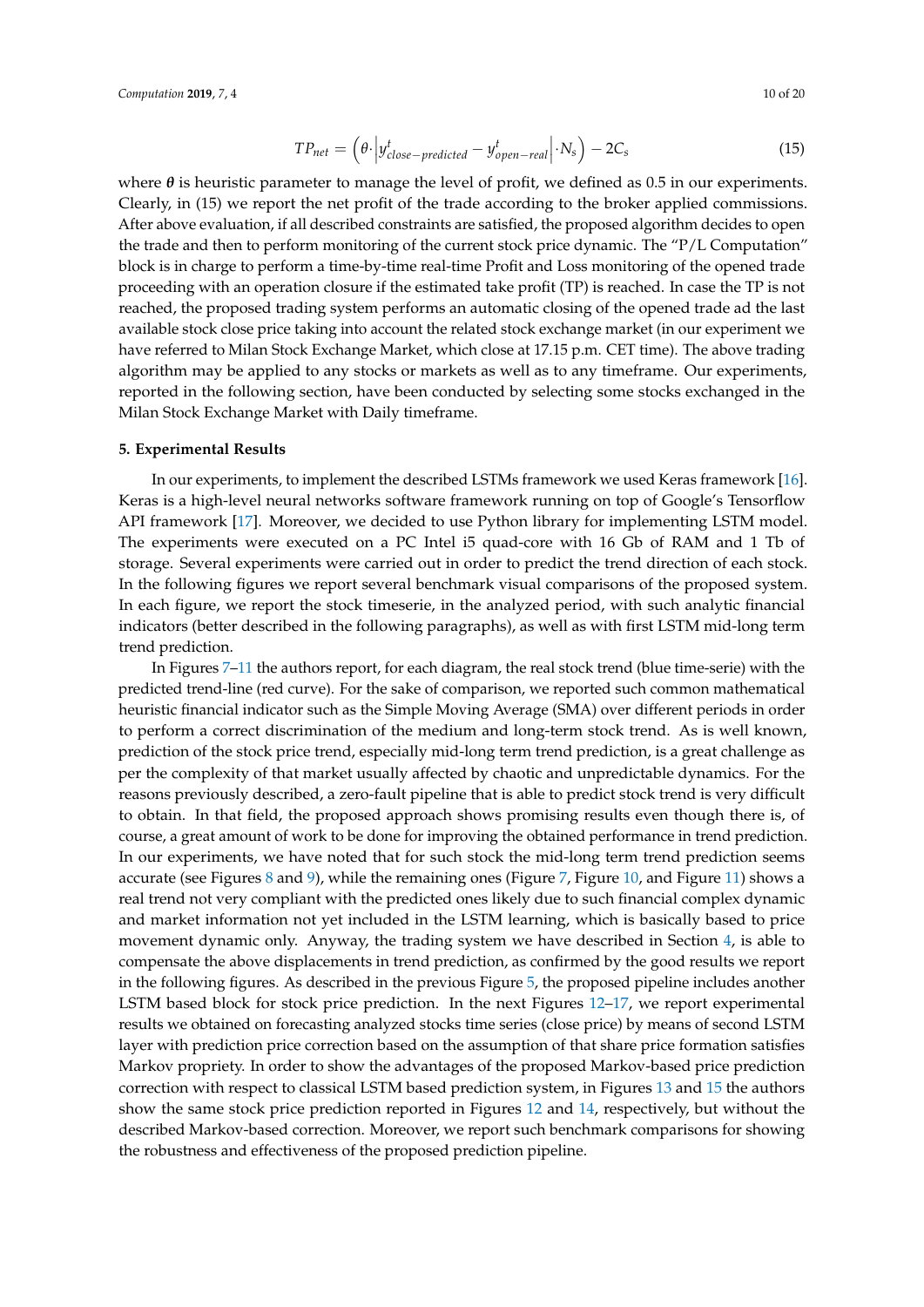<span id="page-10-0"></span>

**Figure 7.** UCG.MI Trend Direction (red) and SMA. **Figure 7.** UCG.MI Trend Direction (red) and SMA. **Figure 7.** UCG.MI Trend Direction (red) and SMA.

<span id="page-10-1"></span>

Figure 8. BMPS.MI Trend Direction (red) and SMA.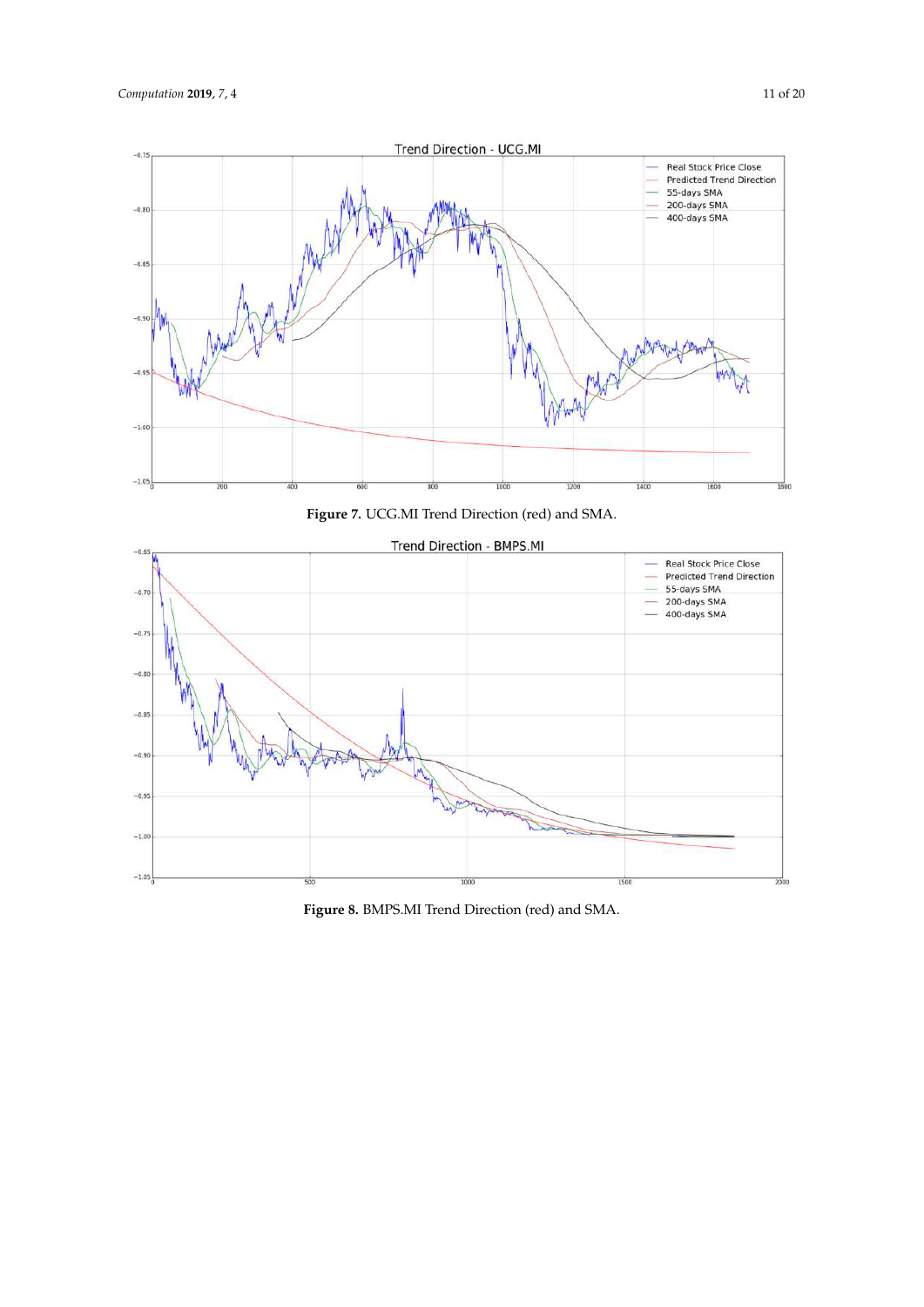<span id="page-11-0"></span>

**Figure 9.** CVAL.MI Trend Direction (red) and SMA. **Figure 9.** CVAL.MI Trend Direction (red) and SMA. **Figure 9.** CVAL.MI Trend Direction (red) and SMA.

<span id="page-11-1"></span>

**Figure 10. Figure 10.** ISP.MI Trend Direction (red) and SMA. ISP.MI Trend Direction (red) and SMA.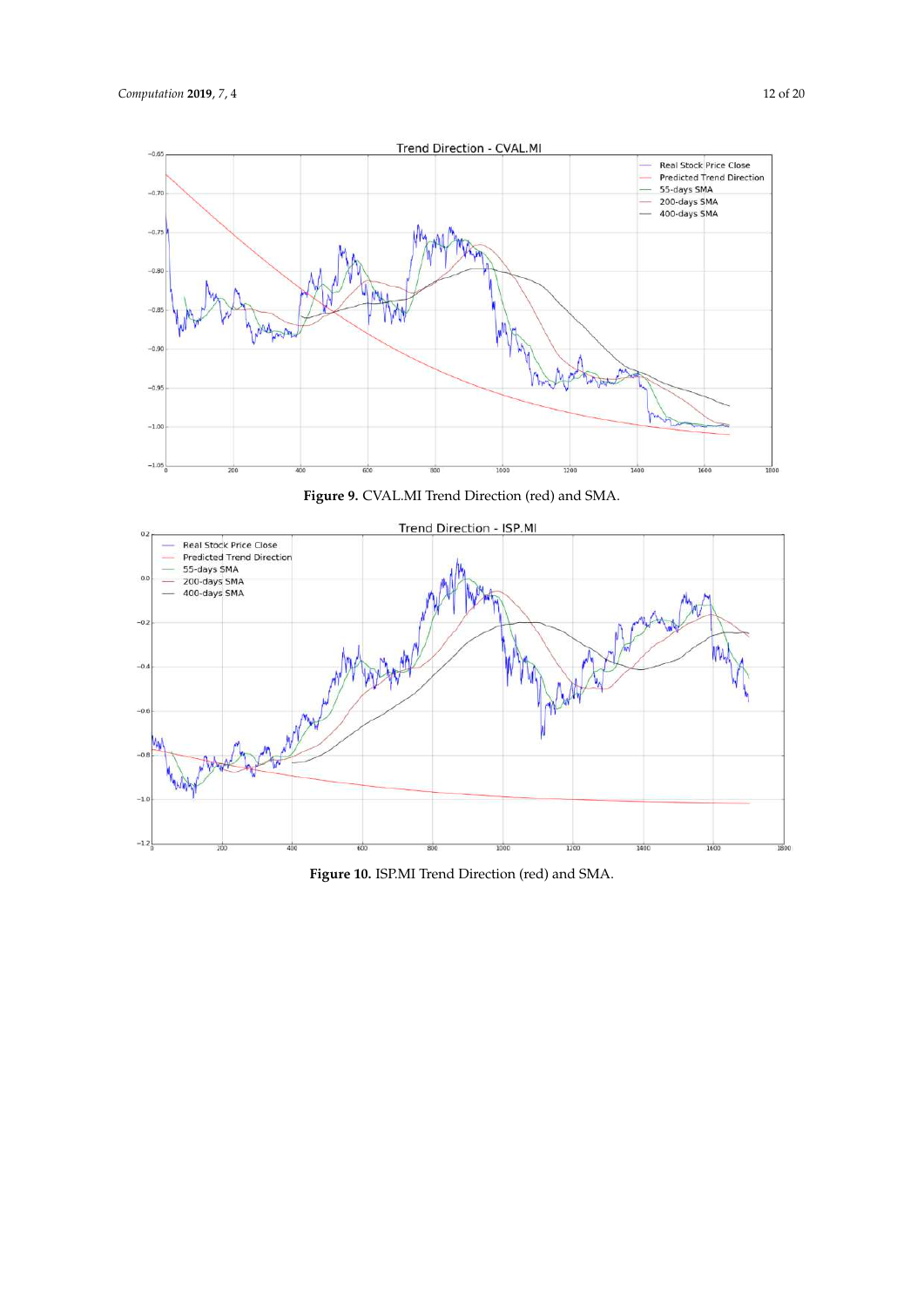<span id="page-12-0"></span>

**Figure 11.** ENEL.MI Trend Direction (red) and SMA. **Figure 11.** ENEL.MI Trend Direction (red) and SMA. **Figure 11.** ENEL.MI Trend Direction (red) and SMA.

<span id="page-12-1"></span>



<span id="page-12-2"></span>

Figure 13. BMPS.MI Close Price time-serie (red: predicted without Markov correction; blue: real value).<br>.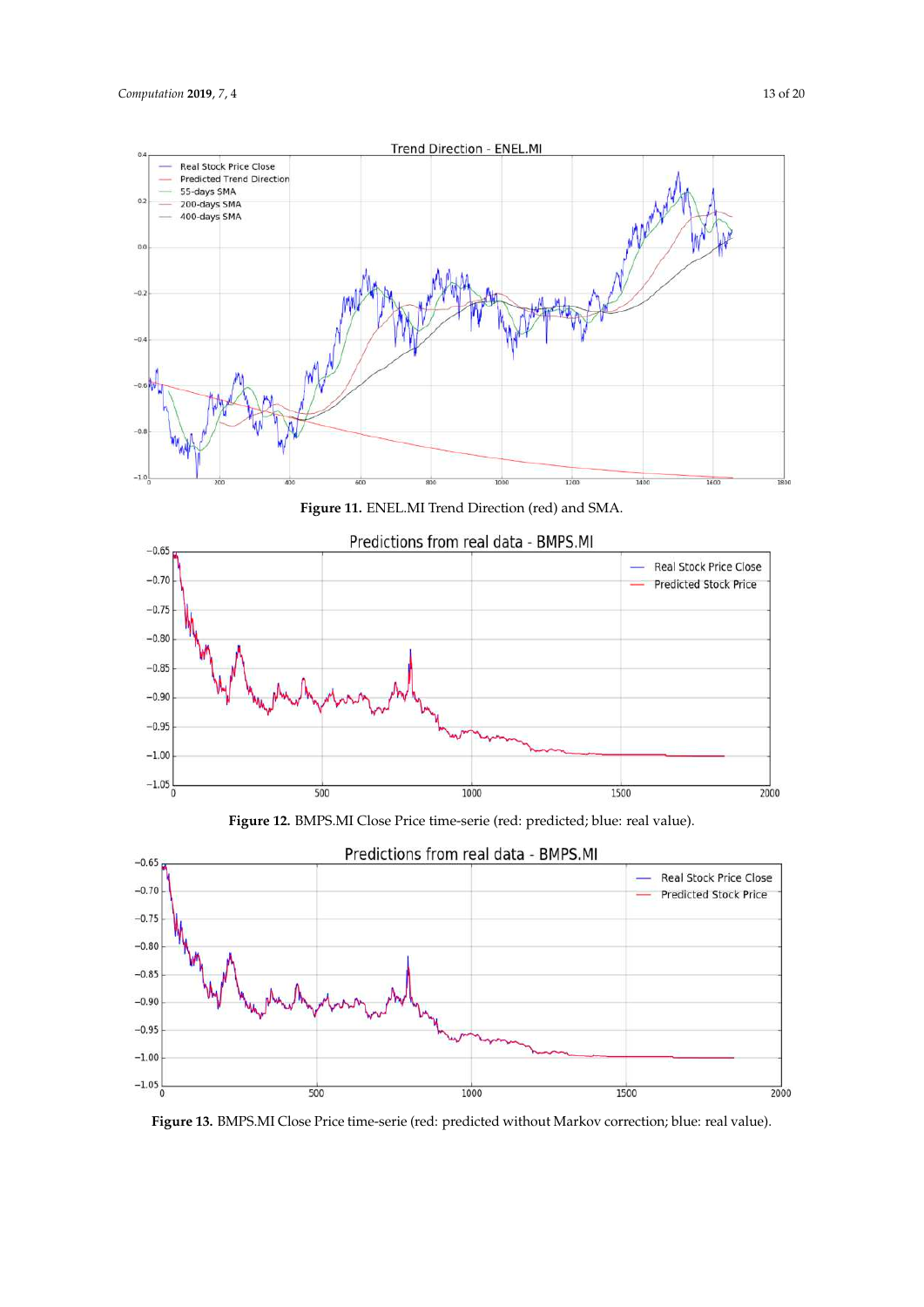<span id="page-13-1"></span>

Figure 14. ISP.MI Close Price time-serie (red: predicted; blue: real value).

<span id="page-13-0"></span>



Figure 15. ISP.MI Close Price time-serie (red: predicted without Markov correction; blue: real value).

**Figure 16.** CVAL.MI Close Price time-serie (red: predicted; blue: real value).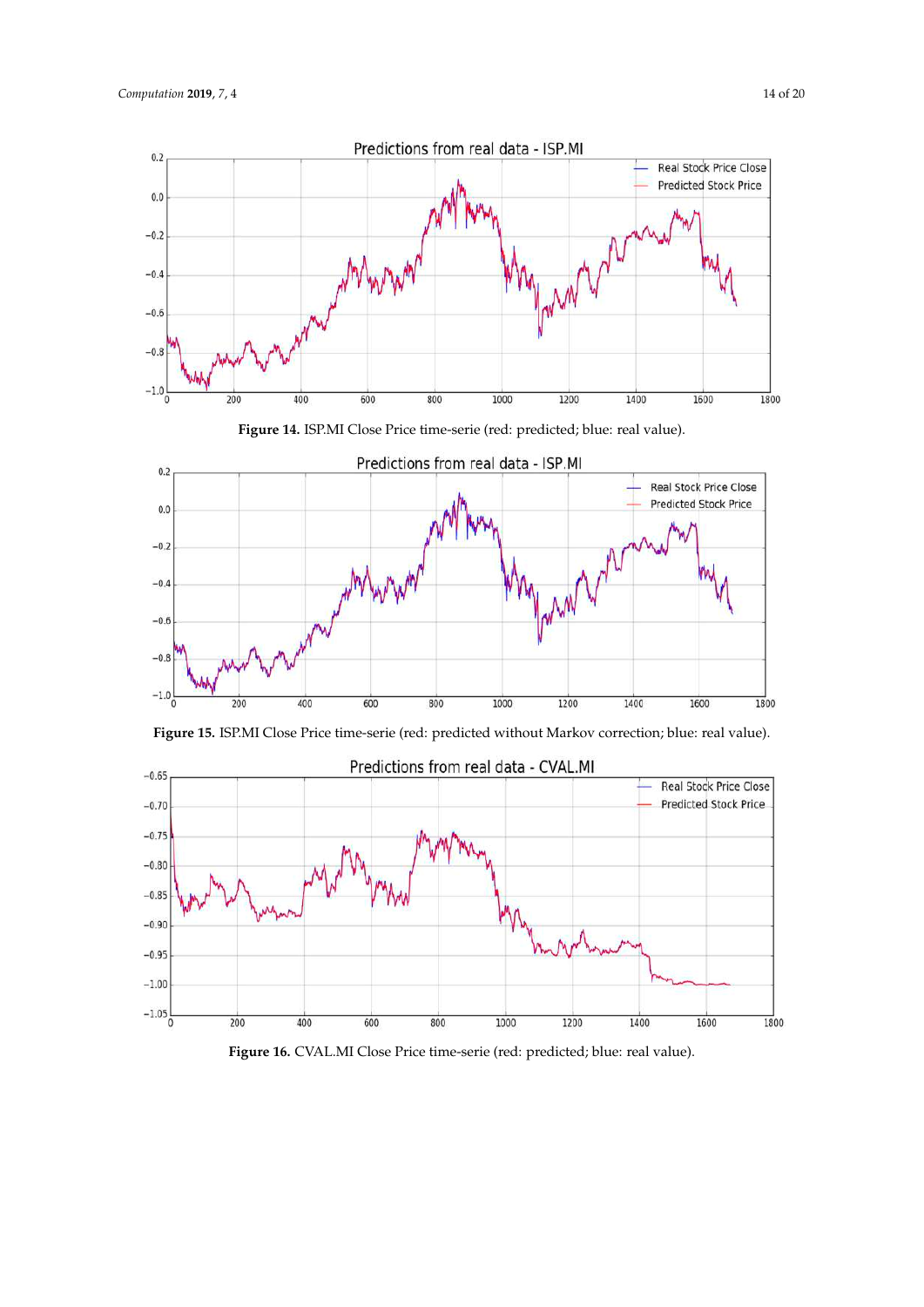<span id="page-14-0"></span>

**Figure 17.** UCG.MI Close Price time-serie (red: predicted; blue: real value). **Figure 17.** UCG.MI Close Price time-serie (red: predicted; blue: real value).

As previously mentioned, one of the challenging target for the pipeline herein described is to As previously mentioned, one of the challenging target for the pipeline herein described is to provide an efficient mechanism for stock price prediction. The proposed method shows satisfactory provide an efficient mechanism for stock price prediction. The proposed method shows satisfactory results when doing shares price forecasting so that we decided to report such type of numerical metrics in order to exhibit the proper benchmark comparison of that capability.

detail, in Table [1,](#page-15-0) we report the average Root Mean Square Error (RMSE) for the single analyzed stock both in case of we apply the correction based on the assumption of price formation satisfies Markov propriety (RMSE<sub>update</sub>) and without that correction, i.e., as it is performed by the trained LSTM only. From a simple analysis of the data reported in Table [1,](#page-15-0) the assumption made by the author improves, significantly, the overall prediction performance of the proposed approach. In Table [2,](#page-15-1) the authors report a further statistical comparisons index: The variance computed for the target stock price, as well as for the corresponding predicted ones (both with proposed Markov based correction "update" —and without that- "no update"), for each analyzed stock, in order to confirm how effective is our prediction based correction that the model with the correction of the that- increase that the model with the model with the model with the model with the model with the model with the model with the model with the model with the mode model. As for Table [1,](#page-15-0) Table [2](#page-15-1) reported statistic evaluations, confirm the robustness of the proposed approach. [T](#page-15-1)he benchmarks reported in Tables [1](#page-15-0) and 2 provide such statistic comparisons related to stock price forecasting. In order to improve that benchmark comparisons, we decided to evaluate the performance of the proposed approach by means of common robust indexes used in scientific literature for this purpose. The first comparison index we have used is described in Reference [\[18\]](#page-19-5) where the authors presented an innovative LSTM-based approach to predict financial indexes with comparable prediction errors. In Reference [\[18\]](#page-19-5), the authors showed an interesting benchmark comparison index suitable to evaluate the stock price prediction accuracy. In order to evaluate the proposed prediction algorithm of ups (LONG trend also knows as "Bullish") and downs (SHORT trend also known as "Bearish"), the authors decided to calculate data accuracy by using the set of equation reported in Equations (16) and (17).  $\blacksquare$ The analyzed stock price prediction benchmark metrics are reported in Tables [1](#page-15-0) and [2.](#page-15-1) More in

$$
y = \begin{cases} 1, & (y_{i+1} - y_i) > 0 \\ 0, & otherwise \end{cases}
$$
 (16)

$$
DA = \frac{1}{N} \sum_{i=1}^{N} a_i
$$
\n<sup>(17)</sup>

where  $\mu$  represents the real share price at time *i* and *i* + 1 respectively and, than *u* represent where  $y_i$ ,  $y_{i+1}$  represents the real share price at time *i* and *i* + 1 respectively and, than, *y* represents the actual financial trend of the analyzed stock. We apply the same clustering as per Equation (16) to the pre the set of predicted values. Obviously, the term  $a_i$  (1: if the predicted trend is correct 0: otherwise) represents an average benchmark metric of the predicted trends.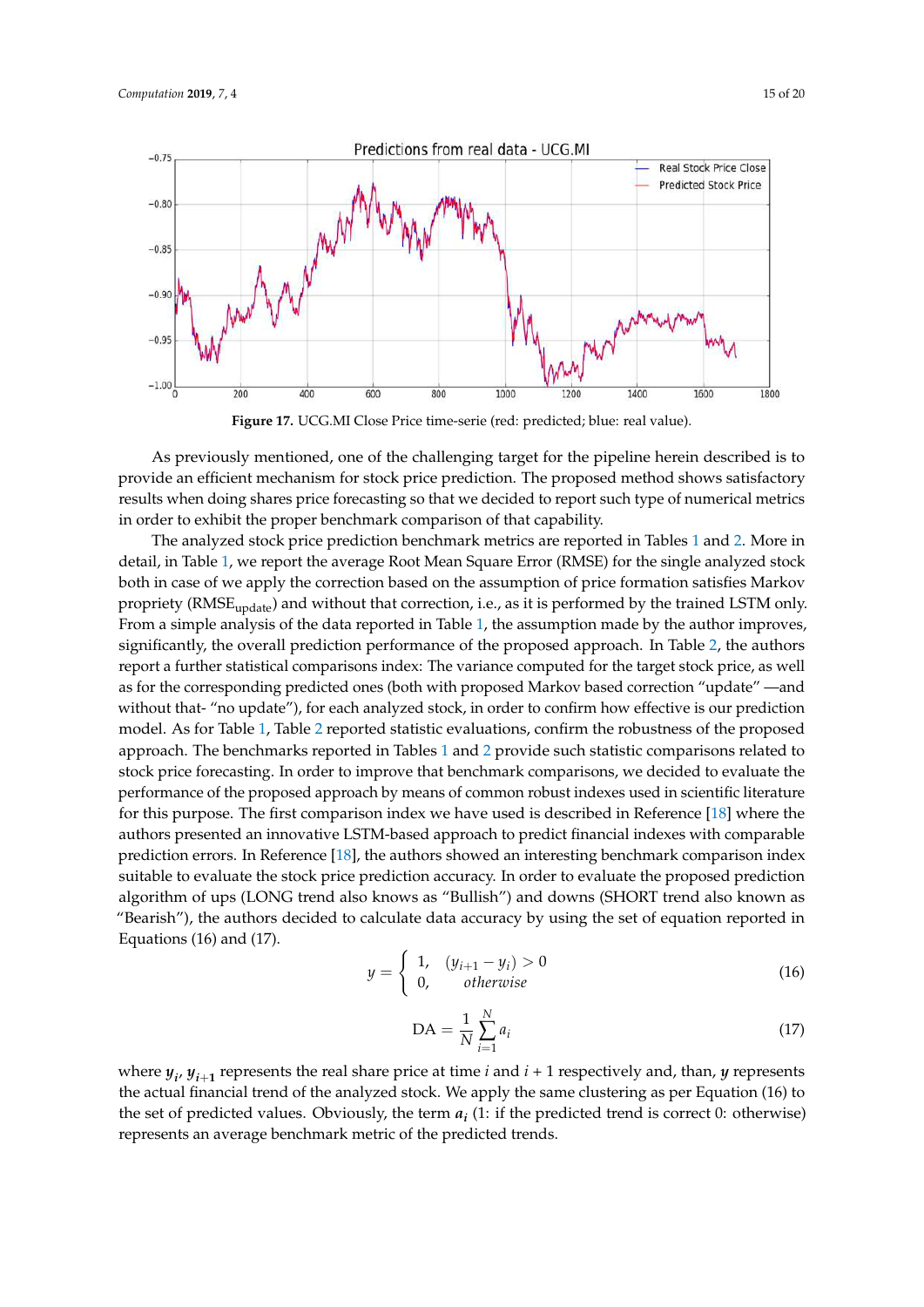<span id="page-15-0"></span>

|                     | <b>ENEL MI</b> | UCG.MI       | <b>BMPS.MI</b>  | <b>CVAL.MI</b> | <b>ISP.MI</b>  |
|---------------------|----------------|--------------|-----------------|----------------|----------------|
| $RMSE_{no\_update}$ | 0.030(0.08132) | 0.0064(0.75) | 0.0053(30.0152) | 0.0067(0.068)  | 0.027(0.06787) |
| $RMSE_{update}$     | 0.028(0.07633) | 0.0060(0.70) | 0.0052(28.069)  | 0.0060(0.064)  | 0.025(0.0631)  |

<span id="page-15-1"></span>**Table 2.** ENEL.MI, UCG.MI, BMPS.MI, CVAL.MI, and ISP.MI Variance normalized in [0, 1] while enclosed in bracket corresponding not normalized

|                                  | <b>ENEL MI</b> | UCG.MI        | <b>BMPS.MI</b>    | <b>CVAL.MI</b> | <b>ISP.MI</b>  |
|----------------------------------|----------------|---------------|-------------------|----------------|----------------|
| <i>VARIANCE<sub>target</sub></i> | 0.0923(0.66)   | 0.00362(47.6) | 0.004569 (147786) | 0.0055(0.27)   | 0.0732(0.4542) |
| VARIANCE <sub>no_update</sub>    | 0.092(0.65)    | 0.00357(46.5) | 0.00463 (147812)  | 0.0054(0.2451) | 0.0729(0.4504) |
| <i>VARIANCE<sub>update</sub></i> | 0.09221(0.66)  | 0.00360(46.7) | 0.00462(147619)   | 0.0055(0.2456) | 0.0730(0.4509) |

The accuracy reached by authors in Reference [\[18\]](#page-19-5) is in the range between 43% and 58% applied in the Shanghai Eastern market. The prediction accuracy of the proposed method is reported in Table [3.](#page-15-2) With a benchmark DA index in the range 50% to 99% our method confirms the robustness and the efficiency on stock price prediction.

<span id="page-15-2"></span>**Table 3.** ENEL.MI, UCG.MI, BMPS.MI, CVAL.MI, and ISP.MI Data Accuracy (DA) results.

|               | <b>ENEL.MI</b> | <b>UCG.MI</b> | <b>BMPS.MI</b> | <b>CVAL.MI</b> | <b>ISP.MI</b> |
|---------------|----------------|---------------|----------------|----------------|---------------|
| Data Accuracy | 0.501813       | 0.999412      | 0.510281       | 0.99402        | 0.50          |

At the end, the authors provide a further robustness benchmarks usually used in the financial market, i.e., the si called drawdown. It is so defined in Reference [\[19\]](#page-19-6): "A drawdown is the peak-to-trough decline during a specific recorded period of an investment, fund or commodity security. A drawdown is usually quoted as the percentage between the peak and the subsequent trough." We performed a drawdown measure check of the proposed pipeline. The results are reported in Table [4.](#page-15-3)

<span id="page-15-3"></span>**Table 4.** ENEL.MI, UCG.MI, BMPS.MI, CVAL.MI, and ISP.MI. Maximum Drawdown (%) results.

|                  | <b>FNFI MI</b> | <b>IICG MI</b> | <b>BMPS.MI</b> | <b>CVALMI</b> | <b>ISPMI</b> |
|------------------|----------------|----------------|----------------|---------------|--------------|
| Maximum Drawdown | $-9.2350$      | $-3.3345$      | $-11.0911$     | $-4.0011$     | $-10.9876$   |

If we compare Maximum Drawdown results reported in Table [4](#page-15-3) with similar ones reported in a recent algorithm based on Machine Learning technique [\[20\]](#page-19-7), we easily understand that our proposed approach shows acceptable drawdown as it exposes almost 11 % of the total amount of investment which is a very promising result in the field of financial sustainable trading system [\[20\]](#page-19-7). Finally, the results we have obtained in stock price prediction by means of the proposed pipeline confirms the robustness and the effectiveness of the approach are herein described, getting up the overall accuracy of the proposed prediction system based on the LSTM only. The benchmark comparison reported in Tables [1–](#page-15-0)[4](#page-15-3) confirms the mentioned advantages. Now, in order to validate the performance of the overall proposed system including the trading pipeline block, we have applied, as described in the previous section, our proposed pipeline for trading several stocks in the Milan Stocks Exchange Market. In Figures [18–](#page-16-0)[22,](#page-17-1) the reported results of classical Profit and Loss Diagram (P&L) computed in EURO currency (y axes) are shown.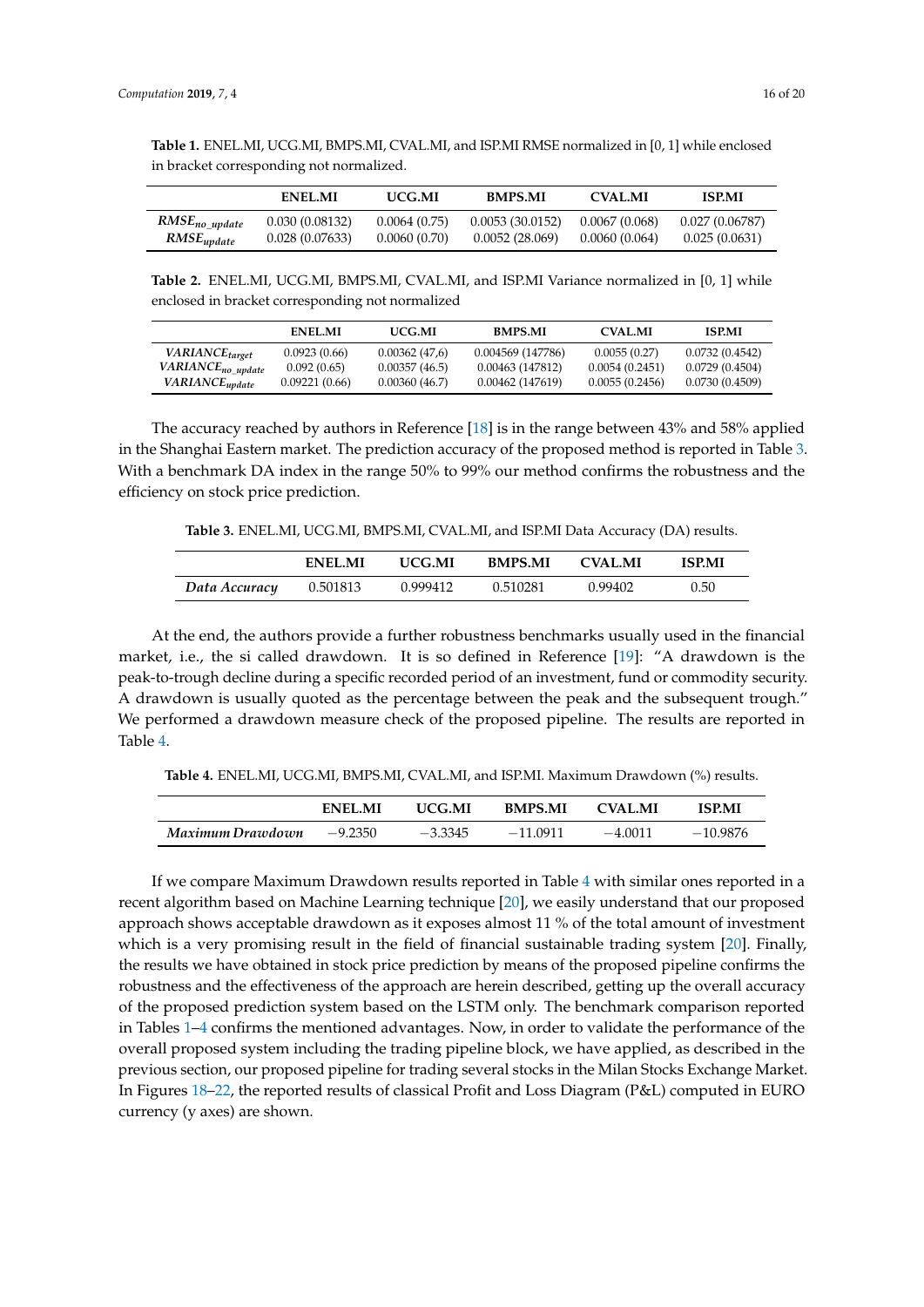<span id="page-16-0"></span>

**Figure 20.** BMPS.MI Profit and Loss Diagram. **Figure 20.** BMPS.MI Profit and Loss Diagram. **Figure 20. Figure 20.** BMPS.MI Profit and Loss Diagram. BMPS.MI Profit and Loss Diagram.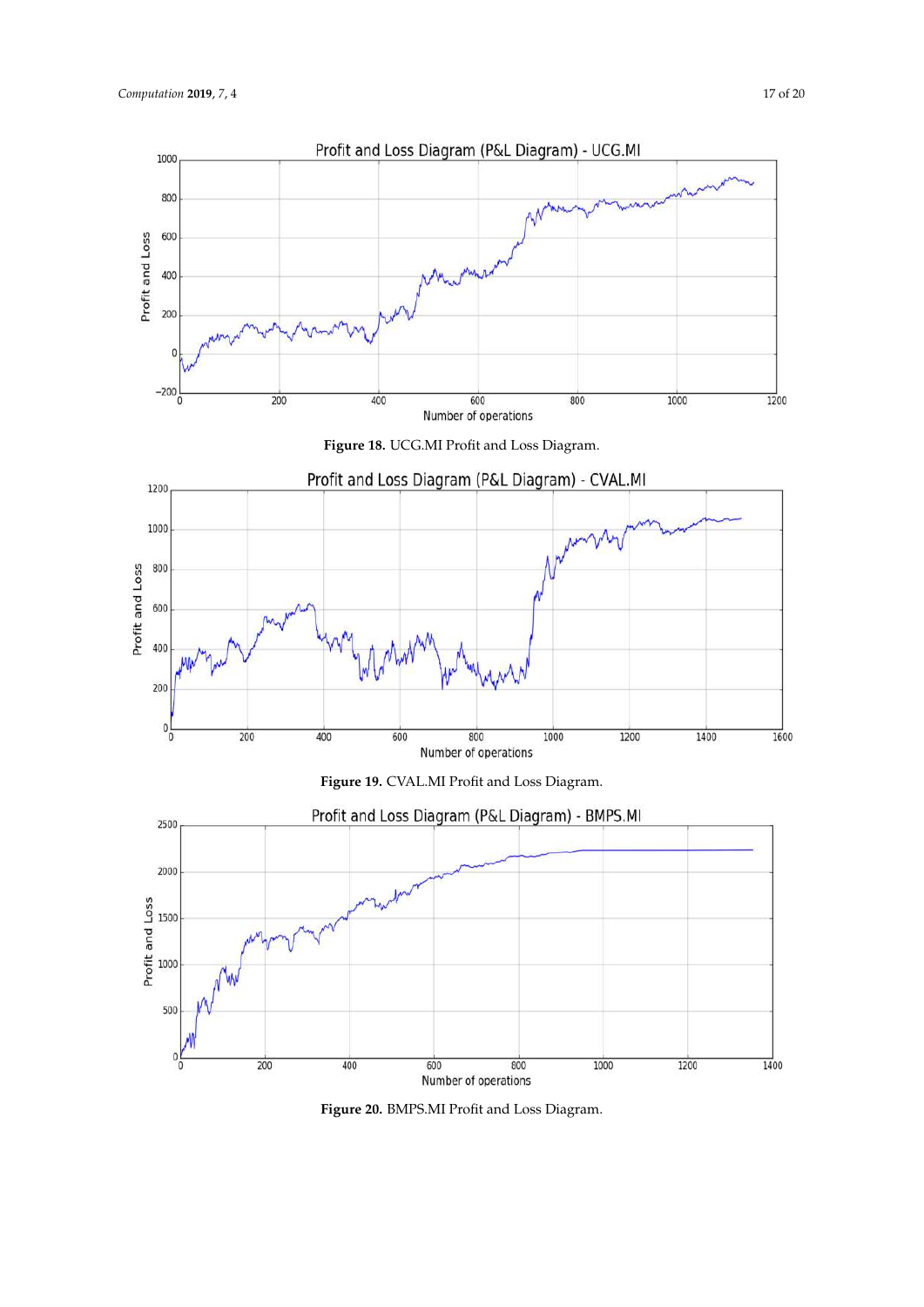<span id="page-17-1"></span>

**Figure 22.** ENEL.MI Profit and Loss Diagram. **Figure 22.** ENEL.MI Profit and Loss Diagram. **Figure 22.** ENEL.MI Profit and Loss Diagram.

The above figures show a very promising  $P/L$  trend with an encouraging profit trend-line together with a contained drawdown as reported in Table [4.](#page-15-3) Both results obtained for such different stocks confirm the robustness and the effectiveness of the proposed approach because it is able to find a good trade-off between profit and risk as the maximum drawdown is really sustainable for this type of investment.

# <span id="page-17-0"></span>**6. Conclusions and Future Works 6. Conclusions and Future Works 6. Conclusions and Future Works**

In this paper, we presented a Markov Propriety-based machine learning method for  $\mathbb{R}^n$  the stock propriety-based method for stock pricetion for stock pricetion for stock propriety  $\mathbb{R}^n$  the stock propriety  $\mathbb{$ close prediction with relative prediction  $\frac{1}{2}$ . See Fig. 2. The contrading system is algorithm for  $\frac{1}{2}$  robust algorithm for  $\frac{1}{2}$  robust algorithm for  $\frac{1}{2}$  robust algorithm for  $\frac{1}{2}$  robust algorit  $t_{\rm{max}}$  the stock trend and price price price price prediction by using LSTM neural networks to show that  $\Gamma$  is a contribution of our used as a contribution of  $\epsilon$  $\ddot{\theta}$  is very effective to extract useful information from stock market. The contribution of  $\ddot{\theta}$  is the contribution of  $\ddot{\theta}$  in  $\ddot{\theta}$  is the contribution of our work. The contribution of  $\ddot{\theta}$  is the con reaches multiple goals. First ly multiple goals of the proper stochastic method to improve the accuracy of the<br>In provided a provided the accuracy of the accuracy of the accuracy of the accuracy of the accuracy of the acc prediction capability (by means of the used Markov based correction). Moreover, we have used the used of the use  $\mu$  and more information about mid-long term trend. In this way, we have the first mid-long term trend. In this way, we have the state of the state of the state of the state of the state of the state of the state of the  $\frac{1}{2}$  in proved drastically the robustness of the proposed approach as well as well as well as well as well as well as well as well as well as well as well as well as well as well as well as well as well as well as we significantly, the risk of the system performance in the system performance which is the system performance of appropriate conditions  $\frac{1}{2}$  and  $\frac{1}{2}$  and  $\frac{1}{2}$  and  $\frac{1}{2}$  and  $\frac{1}{2}$  and  $\frac{1}{2}$  and  $\frac{1}{2}$  and  $\frac{1}{2}$  and  $\frac{1}{2}$  and  $\frac{1}{2}$  and  $\frac{1}{2}$  and  $\frac{1}{2}$  and  $\frac{1}{2}$  and  $\frac{1}{2}$  and  $\$ applied the proposed method can be applicated method can be applied method can be applied are really so many a<br>In which the proposed method can be applicated with a second can go the state of cancels which are at Chanceled beyond the financial market financial market field. We want to apply the proposed pipeline for improving the p<br>Institutions were defined to apply the provincial induced provincial contributions which distributed the provi institutions, as well as for stock and financial indexes forecasting because those predicted data are often In this paper, we presented a Markov Propriety-based machine learning method for stock price In this paper, we presented a Markov Propriety-based machine learning method for stock price close prediction with related trading system. Specifically, we implemented a robust algorithm for close prediction with related trading system. Specifically, we implemented a robust algorithm for the stock trend and price prediction by using LSTM neural networks to show that Machine Learning is very effective to extract useful information from stock market. The contribution of our work reaches multiple goals. Firstly, we defined a proper stochastic method to improve the accuracy of the LSTM prediction capability (by means of the used Markov based correction). Moreover, we have used LSTM capability to add more information about mid-long term trend. In this way, we have improved drastically the robustness of the proposed approach as well as we have reduced, significantly, the risk of the single trade as the system performs the financial operations under appropriate conditions (same direction between predicted trend and opened trade). The applications in which the proposed method can be applied are really so many and they can go beyond the financial market field. We want to apply the proposed pipeline for improving trading system profitability of many banking and financial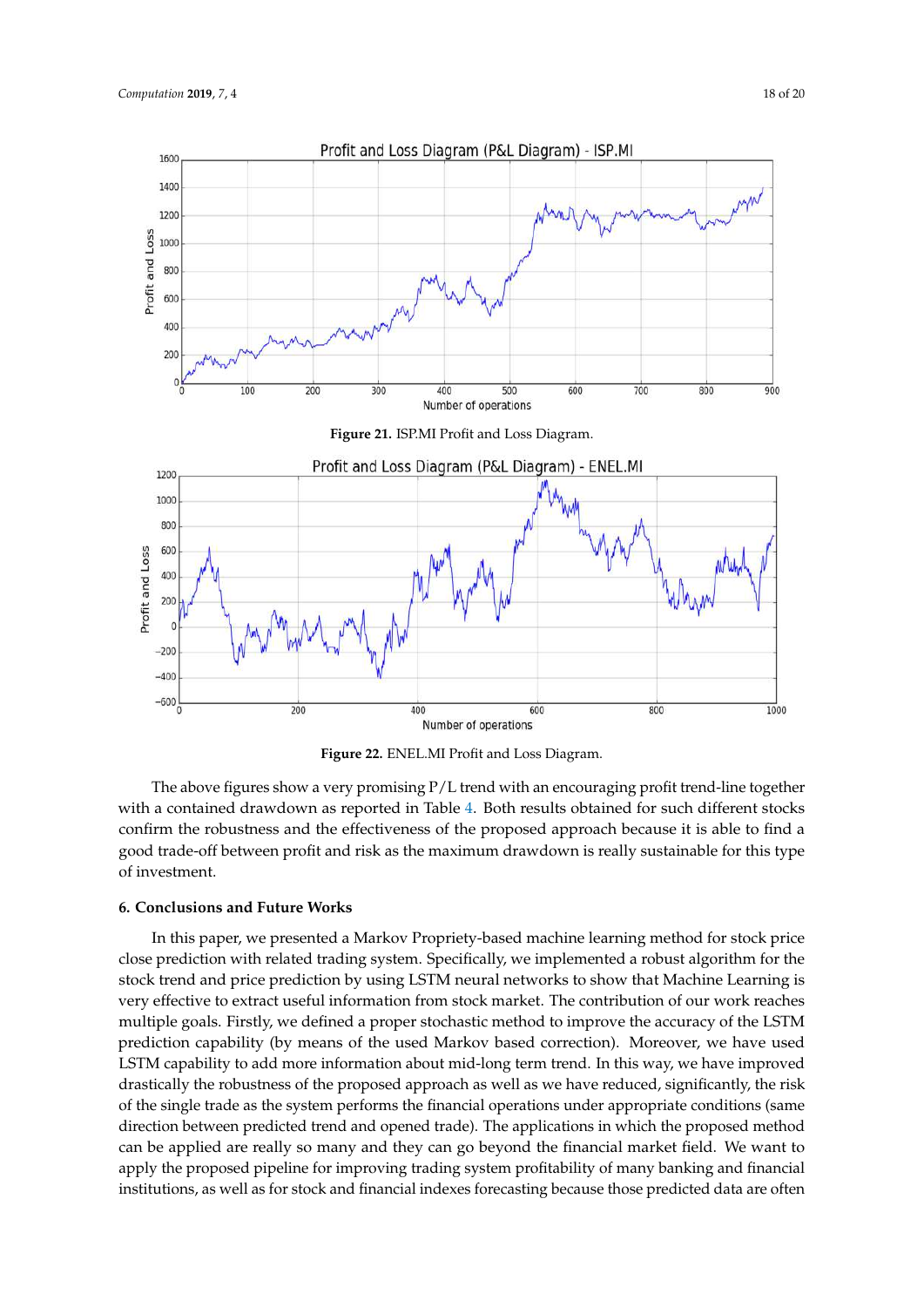used for company market analysis or for taking main decisions in the field of economic and monetary policy. In order to improve the availability of the proposed approach, the authors are working to port the proposed algorithms within the STM32 based embedded platform [\[21\]](#page-19-8) in order to have a standalone device for performing the aforementioned market analysis. Anyway, the proposed approach may be further improved in terms of predication capability and profitability. For this reason, the authors are evaluating such bio-inspired algorithms successfully used in some medical applications [\[22](#page-19-9)[–24\]](#page-19-10) for extracting ad-hoc features from financial time-series. The preliminary results are very encouraging and we hope to present such results in a following work. As previously reported, a methodology that could improve significantly the prediction capability of the proposed approach is based on social sentiment analysis, as described in Reference [\[8\]](#page-18-7). The authors observed that sentiment signals can influence the market price movements. An idea on which the authors are working consists in considering daily news in order to predict the stock pricing. Preliminary results confirm that this strategy can drastically improve the overall stock price and trend predictability. According to the results herein obtained, ad-hoc financial sentiment analysis algorithm is being developed to be added to our pipeline in order to improve the overall profitability and predictability of the proposed pipeline. Future works will focalize on intelligent integration between the analytic pipelines, herein described with sentiment analysis ones. One of the most recent work about this topic is described in Reference [\[25\]](#page-19-11) from which the authors is started for current development.

**Author Contributions:** Conceptualization & Investigation, F.R.; Validation, F.T.; Writing-Review & Editing, S.B. and A.L.D.S.

**Funding:** This research received no external funding.

**Conflicts of Interest:** The authors declare no conflicts of interest.

# **References**

- <span id="page-18-0"></span>1. Kim, K.; Han, I. Genetic Algorithms Approach to Feature Discretization in Artificial Neural Networks for the prediction of Stock Price Index. *Expert Syst. Appl.* **2000**, *19*, 125–132. [\[CrossRef\]](http://dx.doi.org/10.1016/S0957-4174(00)00027-0)
- <span id="page-18-1"></span>2. Kimoto, T.; Asakawa, K.; Yoda, M. Stock Market Prediction System with Modular Neural Networks. In Proceedings of the 1990 IJCNN International Joint Conference on Neural Networks, San Diego, CA, USA, 17–21 June 1990.
- <span id="page-18-2"></span>3. Wang, J.-H.; Leu, J.-Y. Stock market trend prediction using ARIMA-based neural networks. In Proceedings of the International Conference on Neural Networks (ICNN'96), Washington, DC, USA, 3–6 June 1996.
- <span id="page-18-3"></span>4. Niaki, S.T.A.; Hoseinzade, S. Forecasting s&p 500 index using artificial neural networks and design of experiments. *J. Ind. Eng. Int.* **2013**, *9*, 1.
- <span id="page-18-4"></span>5. Nelson, D.M.Q.; Pereira, A.C.M.; de Oliveira, R.A. Stock market's price movement prediction with LSTM neural networks. In Proceedings of the 2017 International Joint Conference on Neural Networks (IJCNN), Anchorage, AK, USA, 14–19 May 2017.
- <span id="page-18-5"></span>6. Zhang, Z.; Shen, Y.; Zhang, G.; Song, Y.; Zhu, Y. Short-term Prediction for Opening Price of Stock Market Based on Self-adapting Variant PSO-Elman Neural Network. In Proceedings of the 2017 8th IEEE International Conference on Software Engineering and Service Science (ICSESS), Beijing, China, 24–26 November 2017.
- <span id="page-18-6"></span>7. Kumar, I.; Dogra, K.; Utreja, C.; Yadav, P. A Comparative study of supervised machine learning algorithms for stock market trend prediction. In Proceedings of the 2018 Second International Conference on Inventive Communication and Computational Technologies (ICICCT), Coimbatore, India, 20–21 April 2018.
- <span id="page-18-7"></span>8. Bollen, J.; Mao, H. Twitter mood as a stock market predictor. *Computer* **2011**, *44*, 91–94. [\[CrossRef\]](http://dx.doi.org/10.1109/MC.2011.323)
- <span id="page-18-8"></span>9. Gers, F.A.; Schmidhuber, J. LSTM Recurrent Neural Networks Learn Simple Context Free and Context Sensitive Languages. *IEEE Trans. Neural Netw.* **2001**, *12*, 1333–1340. [\[CrossRef\]](http://dx.doi.org/10.1109/72.963769) [\[PubMed\]](http://www.ncbi.nlm.nih.gov/pubmed/18249962)
- <span id="page-18-9"></span>10. Diebold, F.X. *Elements of Forecasting*, 4th ed.; Thomson Learning: Belmont, CA, USA, 2007.
- <span id="page-18-10"></span>11. Granger, C.; Newbold, P. Forecasting Transformed Series. *J. R. Stat. Soc.* **2001**, *38*, 189–203. [\[CrossRef\]](http://dx.doi.org/10.1111/j.2517-6161.1976.tb01585.x)
- <span id="page-18-11"></span>12. Gers, F.A.; Schraudolph, N.N.; Schmidhuber, J. Learning precise timing with LSTM recurrent networks. *J. Mach. Learn. Res.* **2003**, *3*, 115–143.